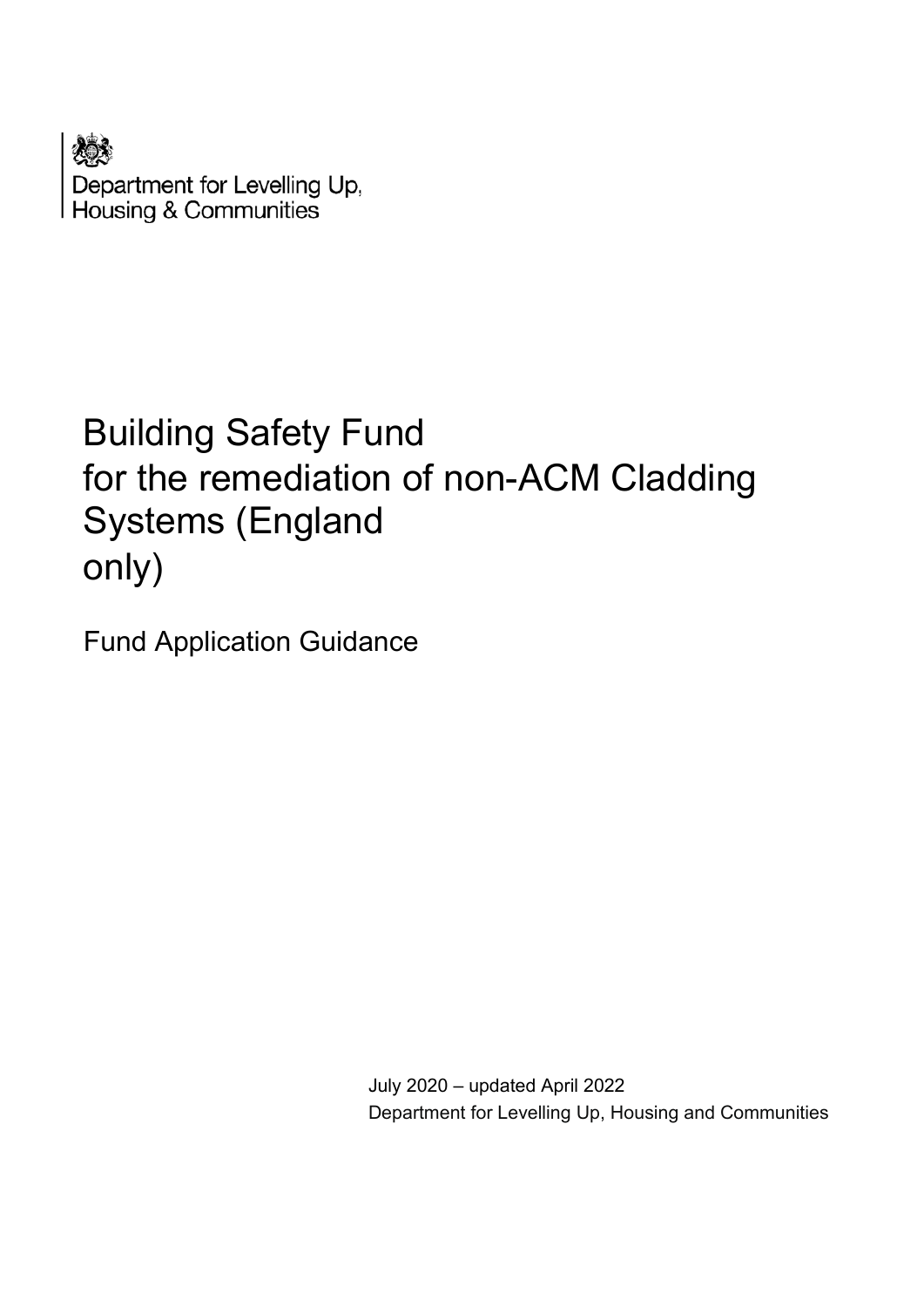

*© Crown copyright, 2020*

*Copyright in the typographical arrangement rests with the Crown.*

You may re-use this information (not including logos) free of charge in any format or medium, under the terms of the Open Government License. To view this license, visit <http://www.nationalarchives.gov.uk/doc/open-government-licence/version/3/>

This document/publication is also available on our website at www.gov.uk/dluch

If you have any enquiries regarding this document/publication, complete the form at <http://forms.levellingup.gov.uk/> or write to us at:

 Department for Levelling Up, Housing and Communities Fry Building 2 Marsham Street London SW1P 4DF Telephone: 030 3444 0000

For all our latest news and updates follow us on Twitter:<https://twitter.com/dluhc>

April 2022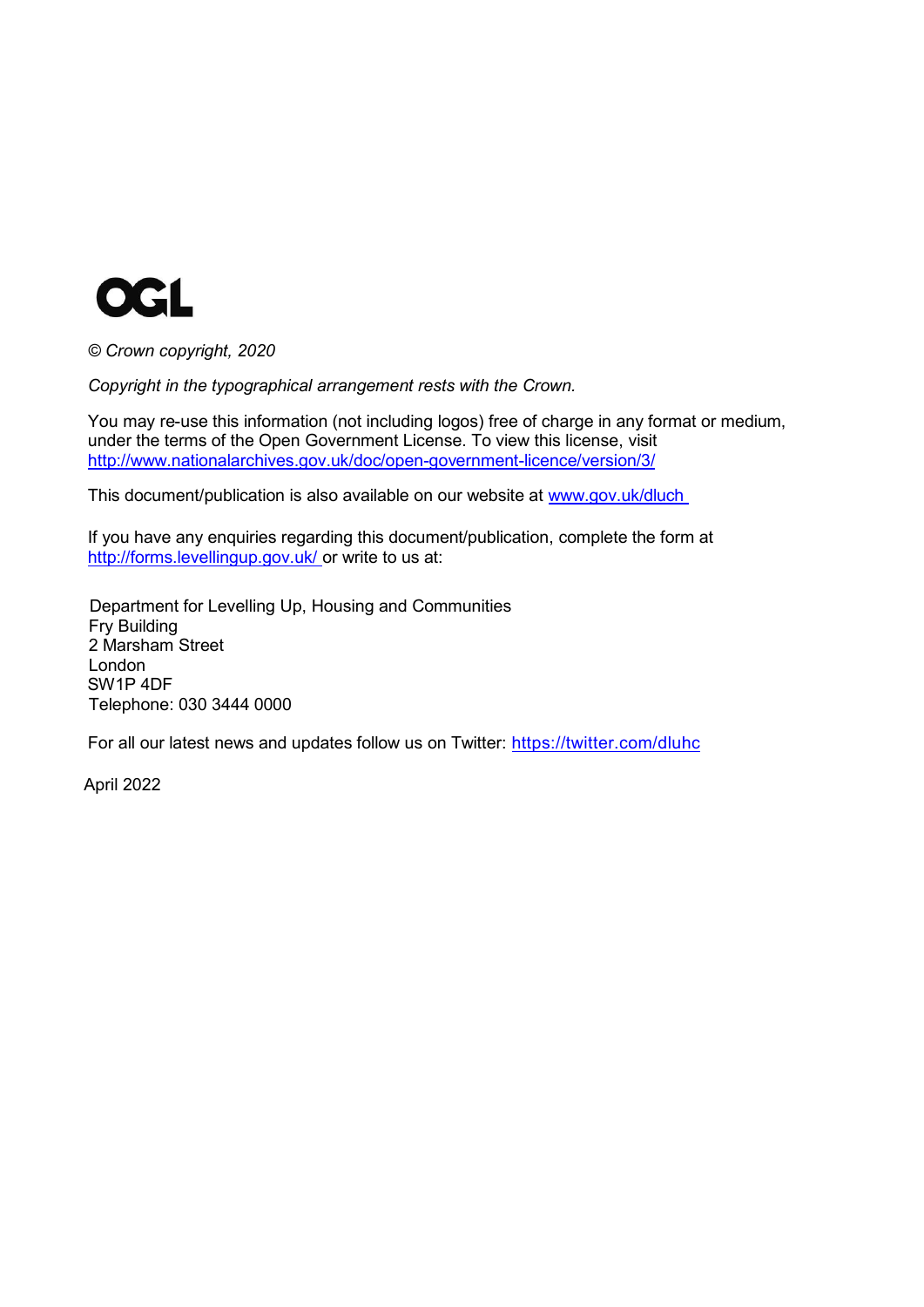# **Contents**

| <b>Introduction</b>                             | 5                |
|-------------------------------------------------|------------------|
| <b>Fund overview</b>                            | $6\phantom{1}6$  |
| <b>Fund objectives</b>                          | $6\phantom{1}6$  |
| Proportionality                                 | $\overline{7}$   |
| <b>Fund structure and administration</b>        | $\overline{7}$   |
| Driving the pace of remediation and enforcement | 8                |
| Leaseholder and resident engagement             | 8                |
| When and how can I apply for funding?           | $\boldsymbol{9}$ |
| What we will fund                               | 10               |
| <b>Building Regulation</b>                      | 11/12            |
| <b>Subsidy control</b>                          | 14               |
| <b>The Application Process</b>                  | 15               |
| <b>Self-certification</b>                       | 16               |
| <b>Competent Professional</b>                   | 16/17            |
| <b>First Stage Application</b>                  | 17               |
| <b>Second Stage Application</b>                 | 19               |
| Submit tendered eligible full cost and works    | 19               |
| <b>Project Delivery</b>                         | 29               |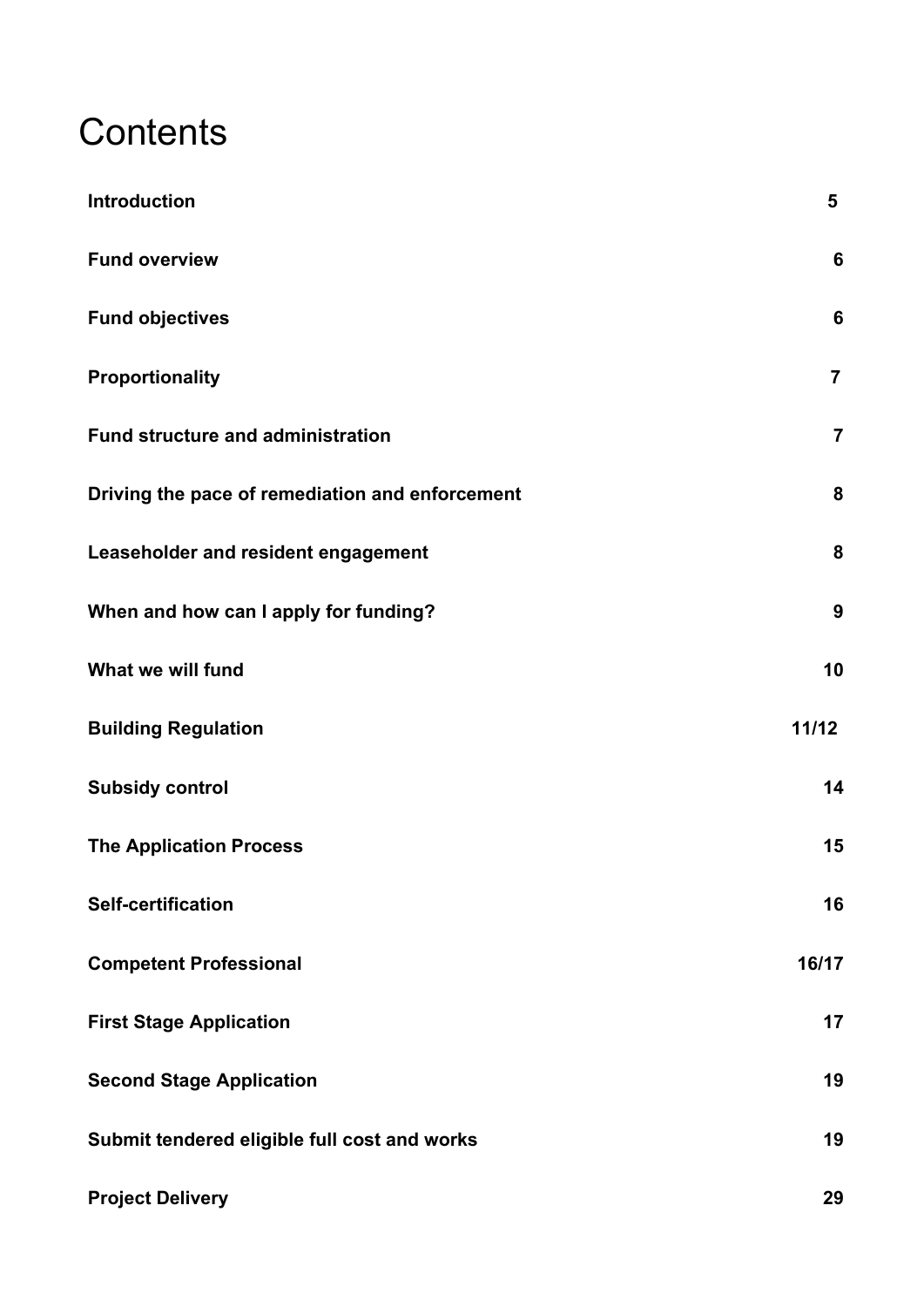| <b>Monitoring</b>           | 29 |
|-----------------------------|----|
| <b>Variations</b>           | 30 |
| <b>Practical completion</b> | 31 |
| Open book access            | 31 |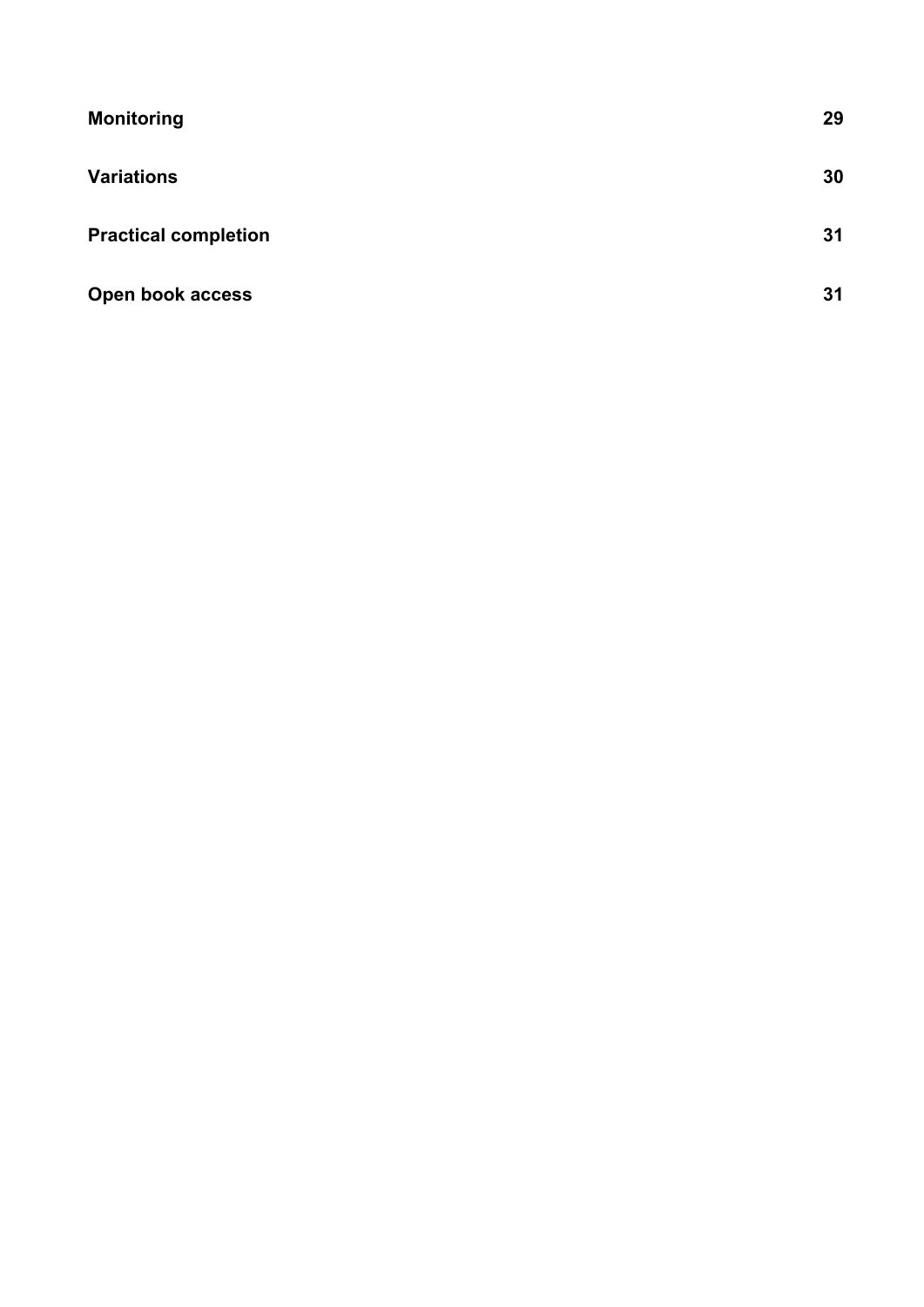# Building Safety Fund for the remediation of non-ACM cladding systems (England only)

## <span id="page-4-0"></span>**Introduction**

The Building Safety Fund (BSF) opened for applications from 31 July 2020.

This guidance is for applicants to the BSF for grants to address fire safety risk caused by unsafe non-Aluminum Cladding Material (ACM) cladding systems on high-rise residential buildings that:

- registered their expression of interest
- have been fully assessed at Registration, and
- have been invited to apply because their building is eligible.

The government published the Registration Prospectus<sup>[1](#page-4-1)</sup> for the BSF on 26 May 2020. The prospectus includes guidance on the remediation of non-ACM buildings. $^{\rm 2}$  $^{\rm 2}$  $^{\rm 2}$ 

As an Applicant to the BSF, we require you to inform all leaseholders and residents that you will be applying for funding. You should also inform leaseholders and residents of the nature of the works you intend to carry out and should provide them with regular updates on the progress of your funding application and remediation works. As a minimum we require you to provide updates to leaseholders and residents at the following key milestones:

- Registration phase.
- Project procurement.
- Application submitted.
- Outcome of application received.
- Commencement of works (with an estimated completion date).
- Works completed.

The BSF is part of the wider Building Safety Programme the objectives of which are to make sure that residents of high-rise buildings are safe – and feel safe – now, and in the future.

We will use the information you provide to assess your application. We have put in place support to help you through this process. Our Delivery Partners, Homes England and Greater London Authority will be your primary contact. You have a responsibility to submit a correctly completed application as soon as possible. A poorly completed full application will result in delays or potentially no award of grant.

<span id="page-4-1"></span>[<sup>1</sup>https://assets.publishing.service.gov.uk/government/uploads/system/uploads/attachment\\_data/file/887452/BSF](https://assets.publishing.service.gov.uk/government/uploads/system/uploads/attachment_data/file/887452/BSF_Non-ACM_Cladding_Prospectus.pdf) Non-ACM\_Cladding\_Prospectus.pdf

<span id="page-4-2"></span><sup>2</sup> <https://www.gov.uk/guidance/remediation-of-non-acm-buildings>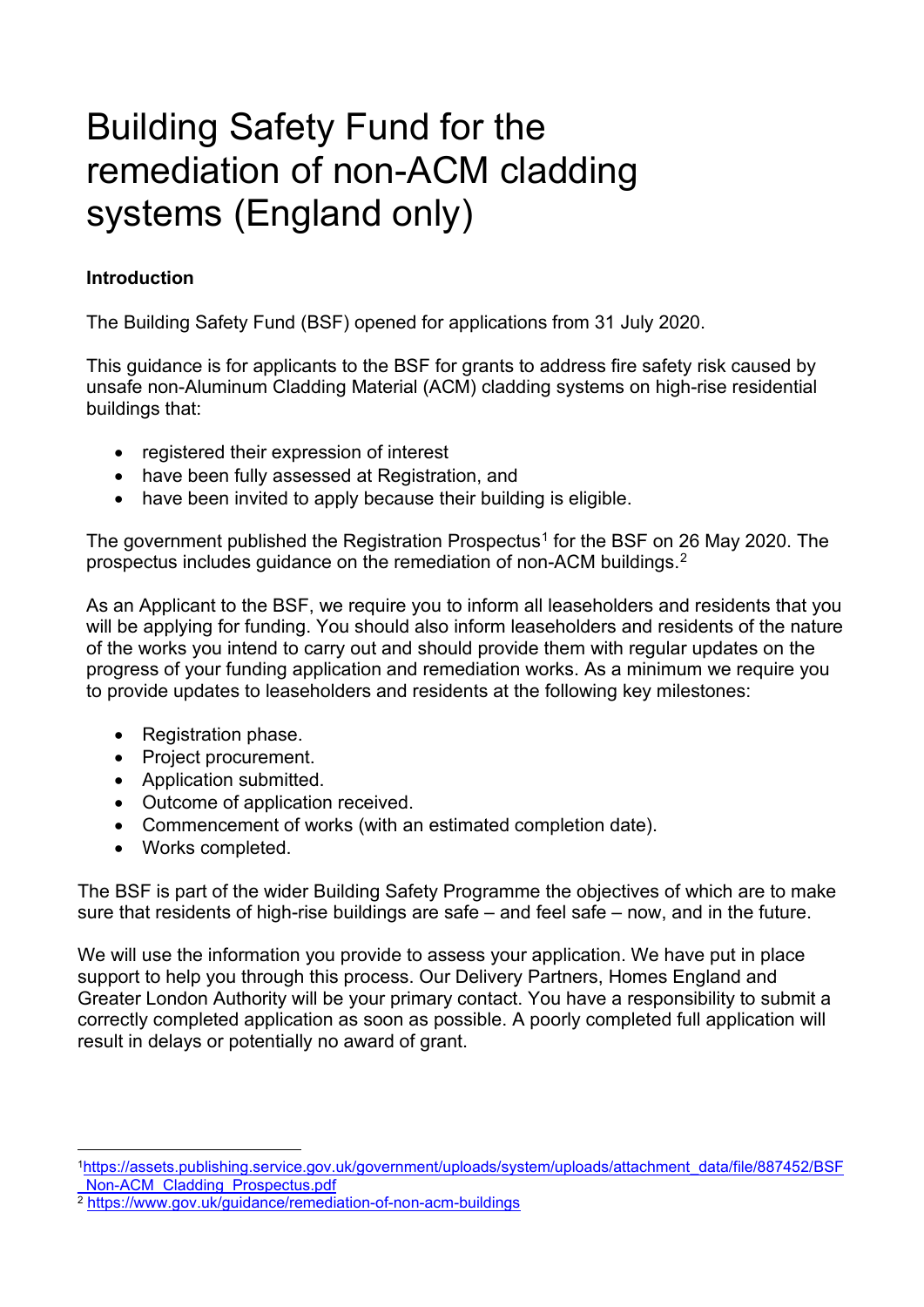## <span id="page-5-0"></span>**Fund overview**

This Fund will cover reasonable eligible costs for the removal and replacement of unsafe non-ACM cladding systems on high-rise residential properties in England. Funding will be provided to the Responsible Entity for each building. The Responsible Entity is the organisation that has the legal obligation or right to carry out the remediation works and the right to legally recover the costs from leaseholders as service charge. The Responsible Entity (referred to as the Applicant in this guidance) may be the building freeholder or head leaseholder or a management company or Right To Manage (RTM) company who has primary responsibility for the repair of the property<sup>3</sup>.

The changes for leaseholders in the private sector will be subject to the changes in the Building Safety Bill. The Bill will implement a number of policies aimed at improving the regulation of building safety in England.

The Department laid amendments to the building Safety Bill on 14 February and 22 March which will fully protect qualifying leaseholders from the costs of cladding remediation. The Department will continue to make funding available via the Building Safety Fund and other existing funding programmes for buildings currently in scope. This includes funding continuing to be made available for the share of the costs of works attributable to leaseholders who qualify for the Building Safety Bill protections from cladding remediation costs.

Where leaseholders are not liable for the costs of remedial works via service charge under the terms of their lease, but the responsible entity for the building is a leaseholder-run statutory Right-to-Manage company, or where leaseholders own the freehold under the collective enfranchisement process, the building may still be eligible for funding.

Applicants from the social sector will need to have demonstrated during registration that the costs of remediation are unaffordable or a threat to financial stability. Applicants from the social sector intending to claim grant associated with leaseholders in social sector buildings should refer to [https://www.gov.uk/guidance/remediation-of-non-acm-buildings#social-sector](https://www.gov.uk/guidance/remediation-of-non-acm-buildings#social-sector-grants-leaseholder-costs-guidance)[grants-leaseholder-costs-guidance.](https://www.gov.uk/guidance/remediation-of-non-acm-buildings#social-sector-grants-leaseholder-costs-guidance)

Those Registered Providers and Local Authorities who have registered with the scheme due to financial viability concerns will be contacted directly. These cases will be discussed with you individually and taken forward on their merits. Registered Providers must have notified the Regulator of Social Housing.

### <span id="page-5-1"></span>**Fund objectives**

We describe the difference we want to make with our funding through a set of objectives. All projects we fund should achieve these objectives:

- protect residents through increasing pace in building safety by removing and replacing unsafe non-ACM cladding systems,
- improve Leaseholder communication and engagement, deliver projects on time and

<span id="page-5-2"></span><sup>&</sup>lt;sup>3</sup> RTM Company: a company formed by qualifying leaseholders in order to acquire the management functions relating to a building or self-contained part of a building pursuant to the Commonhold and Leasehold Reform Act 2002.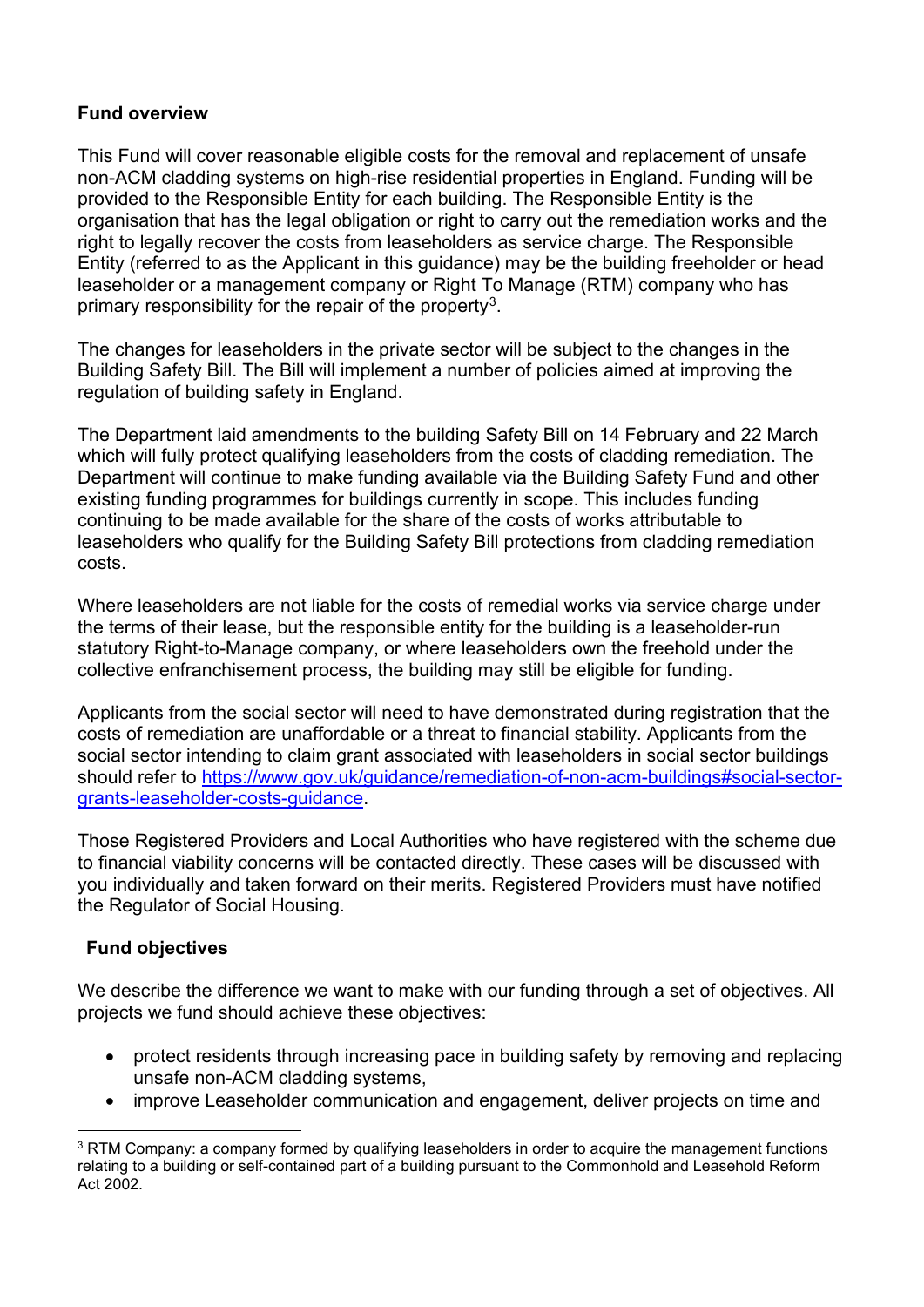budget,

• encourage cost recovery from those responsible.

### **Proportionality and the introduction of PAS9008**

On 21 July 2021, it was announced that the Consolidated Advice Note (CAN) would be withdrawn in favour of adopting a new and more risk-proportionate set of guidelines for fire risk assessors, including PAS9980.

The government's consolidated advice note was originally published in January 2020 and called for building owners to check cladding systems on all blocks regardless of height, moving from a previous focus on buildings taller than 18 metres.

The new standard proposed by the Secretary of State, named PAS9980, contains recommendations and guidance tailored to the particular risks posed by fire spread over external walls; and provides tools for a competent person to carry out an FRAA of an external wall construction. It is a key part of assessing what, if any, remedial or mitigative works might be required to a multi-storey, multi-occupancy residential building to address cladding concerns.

This new guidance will support a risk based proportionate approach and will help guide responsible persons on their duties and the approaches they should take to building safety. For this reason, the Building Safety Fund (BSF) intends to utilise the recommendations and advice provided by a PAS9980 assessment in its funding decisions. As a consequence, this matter, you may be required to supply a PAS9908 assessment prior to any grant award.

### <span id="page-6-0"></span>**Fund structure and administration**

The Department for Levelling Up, Housing and Communities (DLUHC) is the responsible department and the decision-making body for the Fund. We are working with the Greater London Authority (GLA) in London and Homes England (HE) outside London to administer the fund as Delivery Partners. The GLA and HE will draw on specialist expert legal and cost consultancy support to help assess your application.

In addition, DLUHC will also make available expert specialist support for Applicants who need additional support to plan their remediation project. You should discuss with your respective delivery partner if you believe you would benefit from this support. DLUHC strongly encourages, and may in specific circumstances require, applicants with limited experience planning major works to make use of this support from an early stage to help plan and deliver their project.

This guidance will tell you more about the BSF, how it will work and what applicants can expect during the application process.

#### <span id="page-6-1"></span>**Driving the pace of remediation and enforcement**

It is essential that buildings with unsafe cladding are remediated as quickly as possible to ensure that residents are safe and feel safe in their homes. Full applications for the Building Safety Fund must therefore be submitted urgently. We expect responsible entities to ensure they set out and follow a realistic but ambitious project delivery timetable, and to keep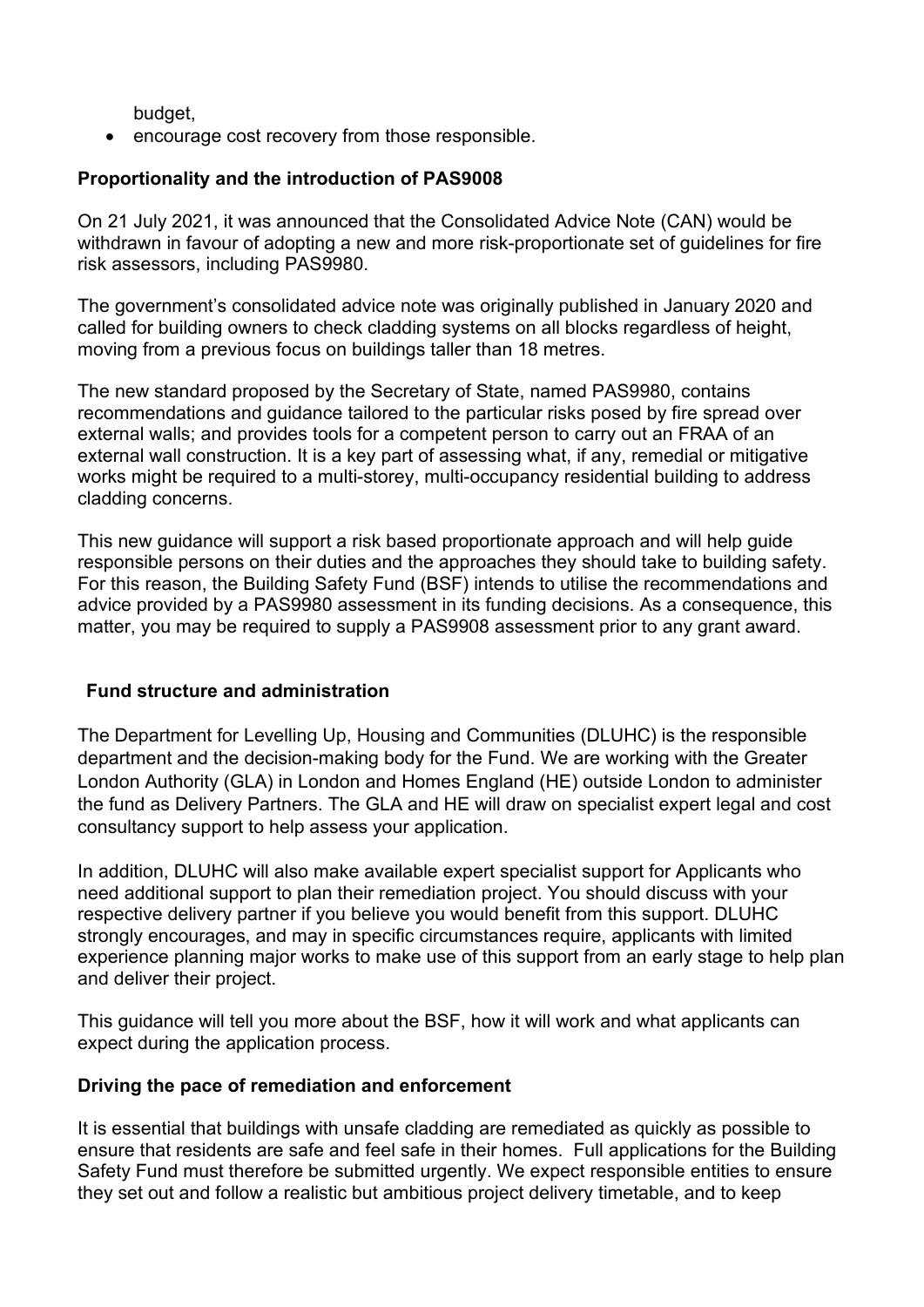delivery partners fully informed about any changes to those timetables.

The Government supports local authorities and fire and rescue services in the use of their enforcement powers against buildings with unsafe cladding systems. DLUHC regularly shares data from the Building Safety Fund on the progress of applications with local authorities and fire and rescue services. Where projects are not progressing quickly enough, DLUHC will work with local authorities and fire and rescue services on their considerations of enforcement action.

#### <span id="page-7-0"></span>**Leaseholder and resident engagement**

We expect building owners to ensure that their leaseholders and residents are kept fully informed of the progress of their building's application at each stage of the Building Safety Fund process. Where residents' groups have been formed to manage remediation and building safety concerns, there should be regular engagement with leaseholders and residents regarding the building's funding application.

As a minimum we require building owners to provide updates to leaseholders and residents at the following key milestones:

- Registration phase
- Project procurement
- Application submitted
- Outcome of application receive
- Commencement of works (with an estimated completion date)
- Works completed

We have also recently published the Building Safety Fund: application process guidance which further highlights at which points in the application process leaseholders should expect an update. The Building Safety Fund: application process guidance can be found here: [https://assets.publishing.service.gov.uk/government/uploads/system/uploads/attachment\\_dat](https://assets.publishing.service.gov.uk/government/uploads/system/uploads/attachment_data/file/954568/Building_Safety_Fund_-_Application_process.pdf) a/file/954568/Building\_Safety\_Fund - Application\_process.pdf.

You should also make leaseholders aware that they can access specialist advice for help to understand their rights through the Leasehold Advisory Service (LEASE). Although leaseholders should contact you with queries about their specific building, LEASE may act as a point of contact for leaseholders with questions about their leases.

The government has allocated additional funding to LEASE to provide independent, free, initial advice to leaseholders on building safety issues to ensure they are aware of their rights and are supported to understand the terms of their leases. More information on LEASE, including how to contact them for advice, is available here: [https://www.lease-advice.org.](https://www.lease-advice.org/)

Delivery Partners are your primary contact and will provide their contact details during the application process.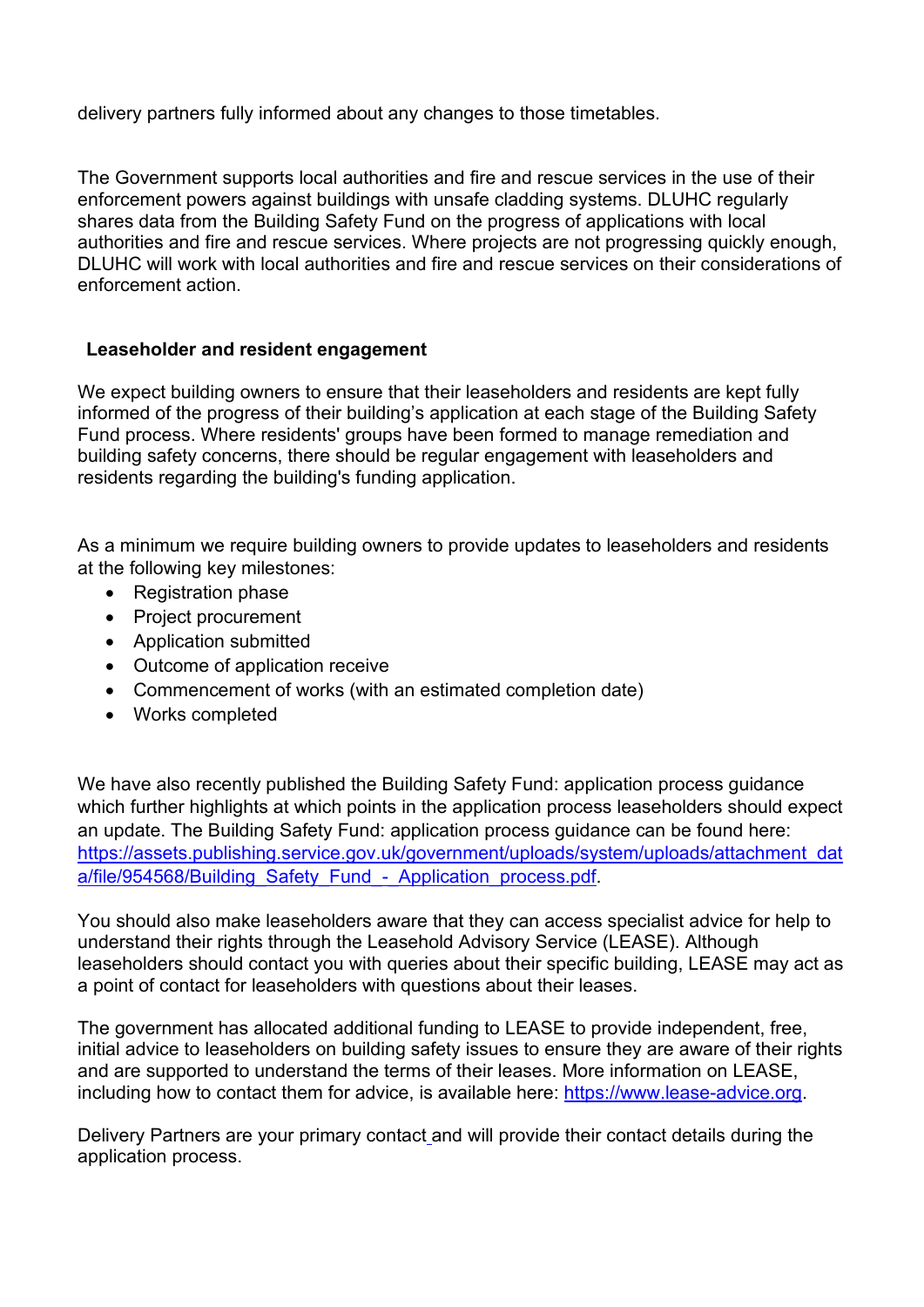# <span id="page-8-0"></span>**When and how can I apply for funding?**

Applications are open for buildings in the private and social sectors and can only be made by the Responsible Entity for the building. Applicants can appoint a representative to lead their application day to day and this may be a managing agent or the project manager leading the works. Even where a representative is appointed to lead the application, the grant funding agreement must still be signed by the Responsible Entity.

Our application process is designed over two stages: First Stage and Second Stage. Application portals opened for both stages on 31 July 2020.



This is a summary of the journey of your application.

As part of the registration phase assessment, we will estimate the total eligible costs for each building benchmarked against industry cost data. We will use this to check the reasonableness of your costs as part of our assessment process throughout your project's lifecycle.

Significant work will be needed to get you to a point where you can go out to tender your project, including scoping the project, appointing a professional team, and developing a works specification. You can apply for 'pre-tender support' if you need funding to get to this stage. Pre-tender support will only be provided if you have passed registration, passed the initial legal due diligence and the project cannot progress without this support. Pre-tender support will be limited to 10% of the estimated cost of work.

You will therefore need to answer questions about your legal eligibility to receive funding as the Responsible Entity, the ownership structure of the building in question and the legal provisions in the relevant lease document. You will also need to answer questions about the building itself. We will carry out due diligence on the information you provide before providing any funding for pre-tender support or full support for the remediation works.

If you do not proceed with the works or your full application turns out to be ineligible, we reserve the right to recoup the value of this initial pre-tender funding from you. Where pretender support helps to progress a project, but a full costs application is not subsequently received, we will not seek to recoup this funding except in the special circumstances set out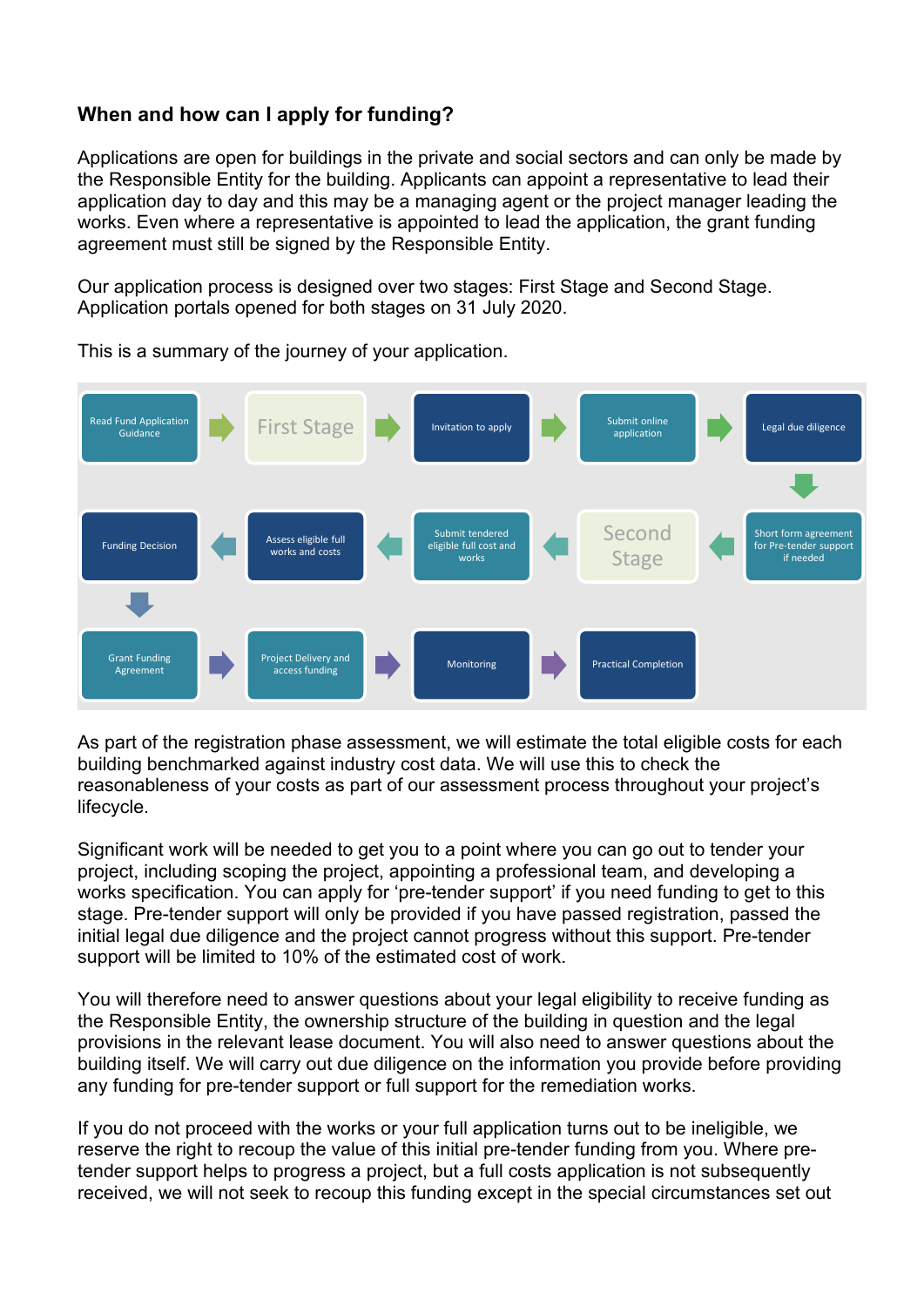in the short form funding agreement.

You can only submit a full costs application once you have gone out to tender and have a preferred contractor to carry out the remediation works. At that point you will be able to provide the required cost breakdown and answer the full works and costs related questions.

Whether you need pre-tender support or not, you should start your application as soon as possible after you are invited to apply so that we can proceed with the necessary first stage due diligence. This will give you the comfort that you, as Applicant, are in principle eligible for funding.

## <span id="page-9-0"></span>**What we will fund**

We will fund reasonable capital**[4](#page-9-1)** costs for eligible works that are necessary to remediate unsafe non-ACM cladding systems on high-rise residential buildings.

We cover a wide range of direct project costs including:

- Works directly related to the replacement of unsafe non-ACM cladding systems**[5](#page-9-2)** including:
	- Access, where apportioned appropriately and directly related to qualifying works (e.g. scaffolding, mast climber etc.),
	- Removal and disposal of existing non-ACM cladding,
	- Replacement materials,
	- **Labour and reasonable on-costs to the contractor.**
	- Professional team fees in respect of qualifying items.<sup>6</sup>
	- $\blacksquare$  Managing agents' fees in respect of administering qualifying expenditure.<sup>7</sup>
	- Extraordinary technical requirements which incur extra costs essential to but not normally associated with removing and replacing unsafe cladding systems may be included. DLUHC will consider such requests for funding against relevant evidence.

Reasonable costs must be informed by an industry standard approach to specification and procurement of works, having regard to cost benchmarks established from comparable projects. Higher than expected costs will be challenged and will be subject to further scrutiny, and the level of grant may be reduced.

### **What we will not fund**

- Works which are not directly related to the remediation of unsafe non-ACM cladding systems, even where these may be planned to be undertaken at the same time. For example:
	- wider redecoration, renewal, and general maintenance,
	- the replacement of windows or other elements,

<span id="page-9-1"></span><sup>4</sup> For the purposes of this fund, capital costs are those identified in IAS 40 (Investment Properties) for properties held to earn rentals or for capital appreciation, or IAS 16 (PPE) for properties occupied by the owner or lessee or used in production or supply of goods or services or for administrative purposes.

<span id="page-9-2"></span><sup>5</sup> A cladding system includes the components that are attached to the primary structure of a building to form a non-structural external surface. The cladding system includes the weather-exposed outer layer or 'screen, fillers. Insulation, membranes, brackets, cavity barriers, flashing, fixings, gaskets, and sealants.

<span id="page-9-3"></span><sup>&</sup>lt;sup>6</sup> Apportioned appropriately directly related to qualifying costs where a project also includes non-eligible costs.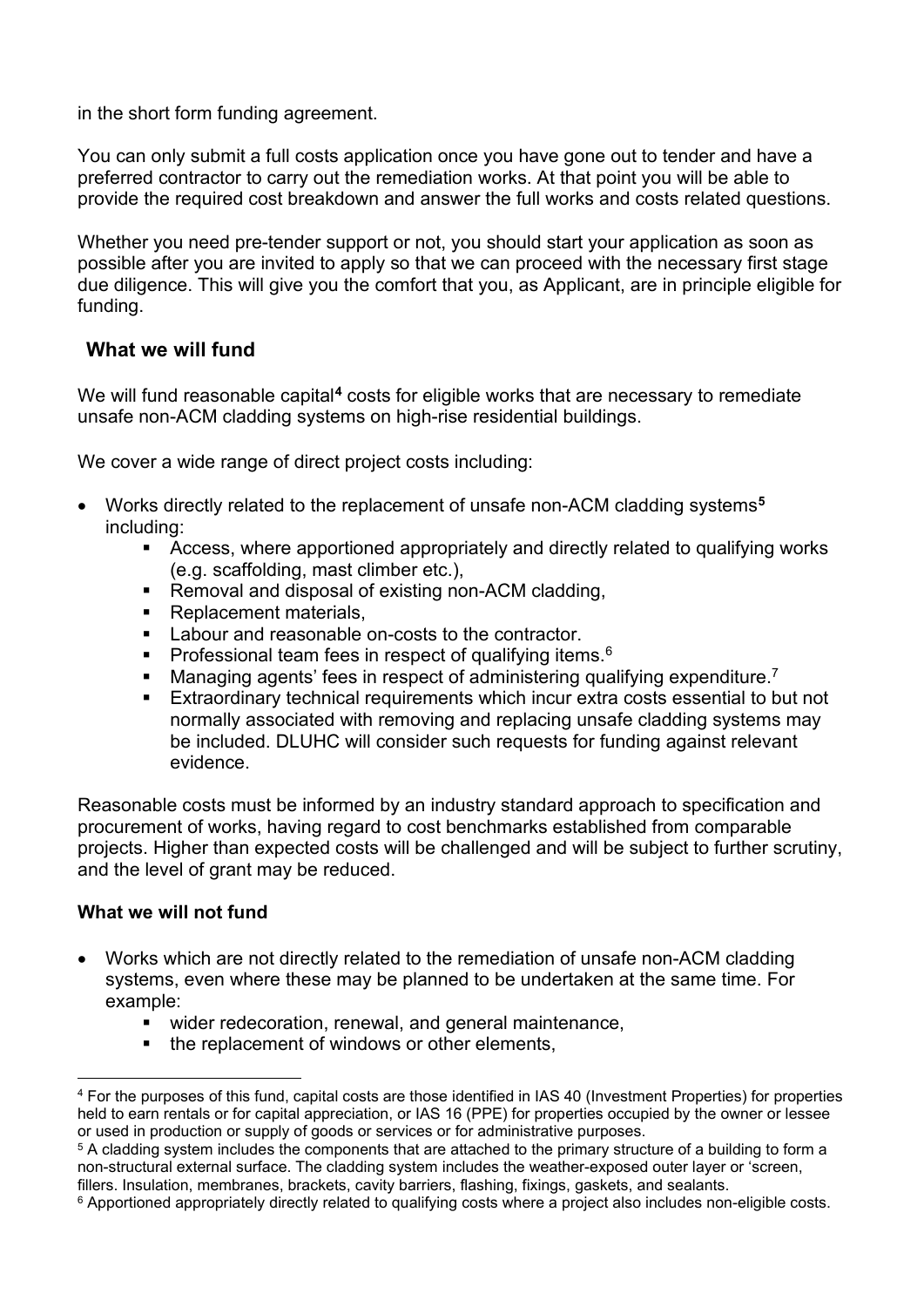- **EXEDENT INTERS** or any other remediation,
- maintenance, repair, or renewal costs,
- Balconies (where these are not integral with the cladding).
- Other structural works which are not directly related to the remediation of unsafe non-ACM cladding systems.
- Other necessary fire safety works which are not related to an unsafe non-ACM cladding system.
- Operational running costs, including those associated with interim measures such as waking watches. (The Fund is designed to support remediation at a greater pace so that interim measures and their costs are no longer necessary.)
- Professional team fees in respect of non-qualifying items.
- Managing agents' fees in respect of administering non-eligible works.
- Costs which would not otherwise be recovered from leaseholders through the service charge provisions in their leases**[7](#page-10-0).**
- Legal costs associated with cost recovery

### **Cost recovery**

You are required to demonstrate that you have taken all reasonable steps to recover the costs of replacing the unsafe non-ACM cladding from those responsible through insurance claims, warranties, legal action etc. At the application stage we will ask for information regarding such steps and may seek further information to satisfy ourselves of the position.

Where you do successfully recover damages relating to the removal and replacement of unsafe non-ACM cladding the government will require building owners to pay to government any amounts recovered which relate to the removal and replacement of the unsafe non-ACM cladding up to the amount provided through the fund. The payments to government may be less any unrecovered legal fees that have been incurred when cost recovery efforts are successful.

We will not seek to recoup amounts recovered in litigation or settlement which do not relate to the removal and replacement of unsafe non-ACM cladding. Where building owners have already recovered damages, they should deduct relevant amounts in their applications and provide an explanation as to how this has been calculated. You can show these deductions as part of the 'other requirements' entries in the full works and costs spreadsheet.

DLUHC does not rule out seeking an assignment of relevant rights of action where it considers it would be appropriate to do so.

### **Building Regulations**

The Building Regulations 2010 sets out requirements for building work. Building work carried out when re-cladding a building must meet the requirements of the Building Regulations, including minimum standards for fire safety and energy efficiency.]

<span id="page-10-0"></span> $7$  For example, hotels, hostels, purpose-built student accommodation uses, private rental sector (PRS) uses and PFI contracts are not eligible. Will not apply to Registered Providers who meet financial tests. In addition, where leaseholders are not liable for the costs of remedial works via service charge under the terms of their lease, but the responsible entity for the building is a leaseholder-run Right-to-Manage company, these costs may still be eligible for funding.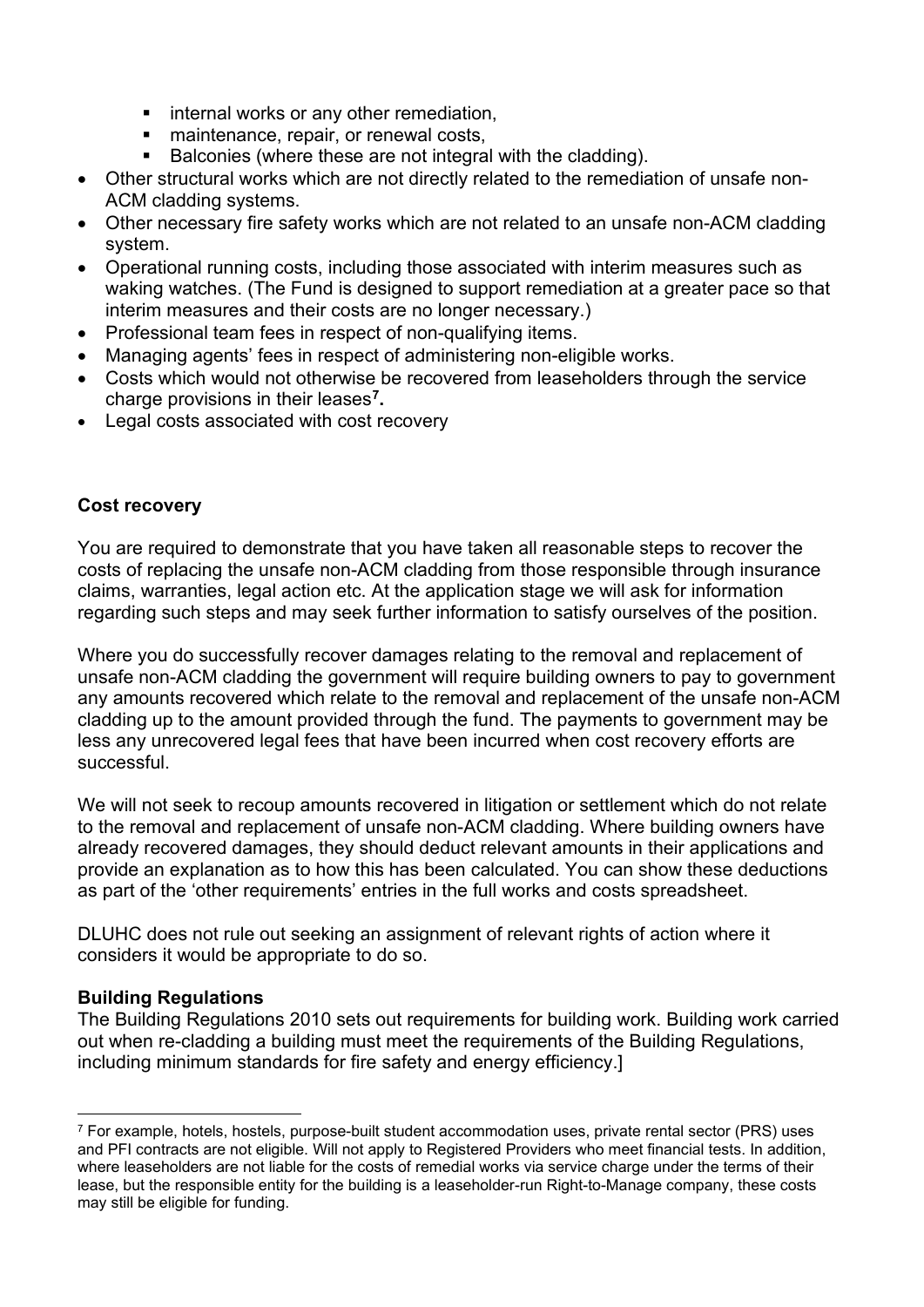In regard to energy efficiency standards, remedial works should adequately account for any changes in thermal bridges which may occur as a result of the work and maintain or enhance the thermal performance of the remediated area, where technically and economically feasible.

However, you may also wish to consider if there is an opportunity to use the remediation project as a low-cost way to implement further energy efficiency measures that go beyond the current minimum requirements of the Building Regulations. Implementing other low-cost energy efficiency measures at the same time as remedial works may save you further cost and resource in the future. However, this is not mandatory and will not be considered as a condition of receiving funding.

Further information on how to ensure optimal energy performance can be found in the following guides:

General guidance for external wall insulation

i. BR262: Thermal insulation – avoiding risks.

ii. INCA Technical Guide – Best Practice Guide External Wall Insulation

iii. European Guidelines For External Thermal Insulation Composite System Application (with UK Addendum)

General guidance for calculating and avoiding thermal bridging risks

i. BRE IP 1/06 Assessing the effects of thermal bridging at junctions and around openings ii. BR497: Conventions for calculating linear thermal transmittance and temperature factors iii. FB61: Reducing thermal bridging at junctions when designing and installing solid wall insulation

iv. INCA Thermal Bridging Details

v. INCA External wall insulation specification for weathering and thermal bridge control

#### **How we assess your application**

You should answer all the questions in the application form and make sure you upload all required documents via Delivery Partners' on-line portals. If there is additional information you believe we should be notified of you should use the 'free text boxes' at the end of each section.

When we assess your full application, we will consider a range of factors including:

- whether Applicant details match publicly held records,
- your legal relationship to leaseholders and whether they are obliged to pay service charge,
- your compliance with Subsidy Control rules,
- confirmation of appointment of your competent professionals,
- confirmation of the competence of your chosen contractor
- whether your costs are for eligible works and are reasonable,
- when you will start on site or execute the 'Works contract',
- how you will monitor progress and evaluate costs,
- obtaining all statutory approvals including planning permissions,
- your forecast starts and practical completion dates,
- the efforts you have made to recover costs.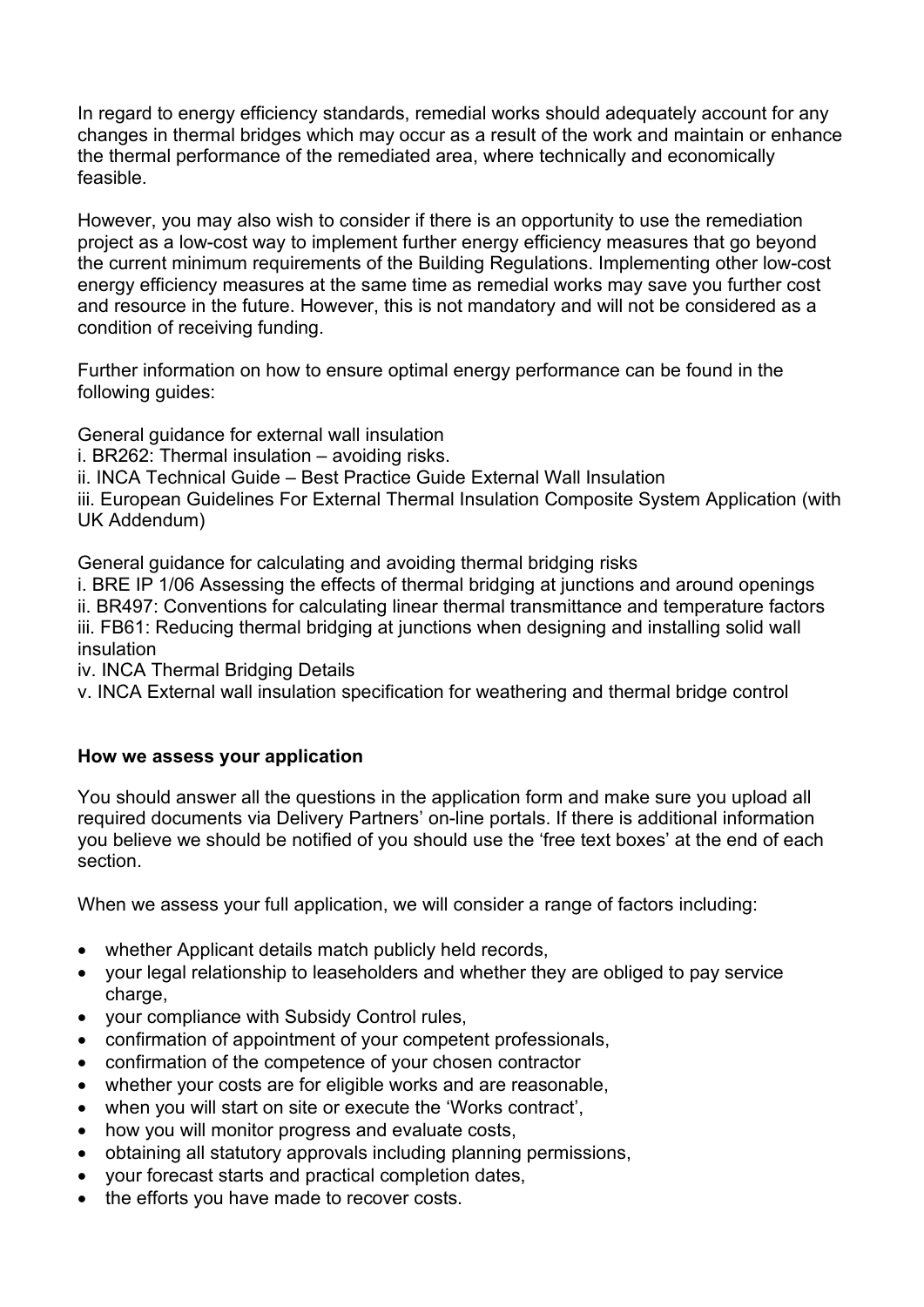It is important to start your application as soon as possible. If your application is assessed as missing required information, our Delivery Partners and support lines will help you to rectify this. It is your responsibility to gather all the required information.

## **Payment profile**

Funded projects will be paid in instalments.

Scenario 1: Projects which do not require pre-tender support will be paid in three installments of:

- o c.80% at Second Stage Full Works and Costs (enter into a Works contract),
- o c.15% when 50% of funding awarded has been expended on site, as confirmed by your cost consultant, and
- o c.5% when you have achieved practical completion

Scenario 2<sup>[8](#page-12-0)</sup>: Projects which require pre-tender (pre-works contract) support:

- We will consider giving you up to c.10% of the total eligible costs we estimate at registration for your project. This is covered by the Short Form Fund Agreement.
- Three further payments covered by the Grant Funding Agreement of:
	- o c.70% for the Stage 2 Full Works and Costs (enter into a Works contract),
	- o 15% when 50% of the funding awarded has been expended on site, as confirmed by your cost consultant, and
	- o c.5% at Practical Completion.

Scenario 3: Projects using a Design and Build procurement route will be paid in four installments of:

- o c.30% to allow the applicant to achieve RIBA stage 4 and Building Control Full Plans Approval,
- o c.50% (less any PTS) at Second Stage Full Works and Costs (enter into a Works Contract),
- $\circ$  c.15% when 50% of the funding awarded has been expended on site, as confirmed by your cost consultant, and
- o c.5% when you have achieved practical completion.

If, under any of the above scenarios, your chosen contractor has requested different payment schedule terms, or you are otherwise unable to operate these terms, you should contact your delivery partner (Homes England / the GLA) to discuss alternative payment scheduling. DLUHC, Homes England or the GLA may also require an alternative payment schedule to be imposed depending upon the circumstances of your application.

Following approval of your full application, you will receive a letter confirming approval from DLUHC, which you can use as proof of funding in principle to help you execute the Works contract. A separate section in this guidance sets out the process for variations.

Regardless of the payment schedule used, for funding to be paid you must ensure that

<span id="page-12-0"></span> $8$  The actual percentage amount will require some adjustment depending on the levels of pre-tender support provided, which will be known at the time that the Grant Funding Agreement is prepared.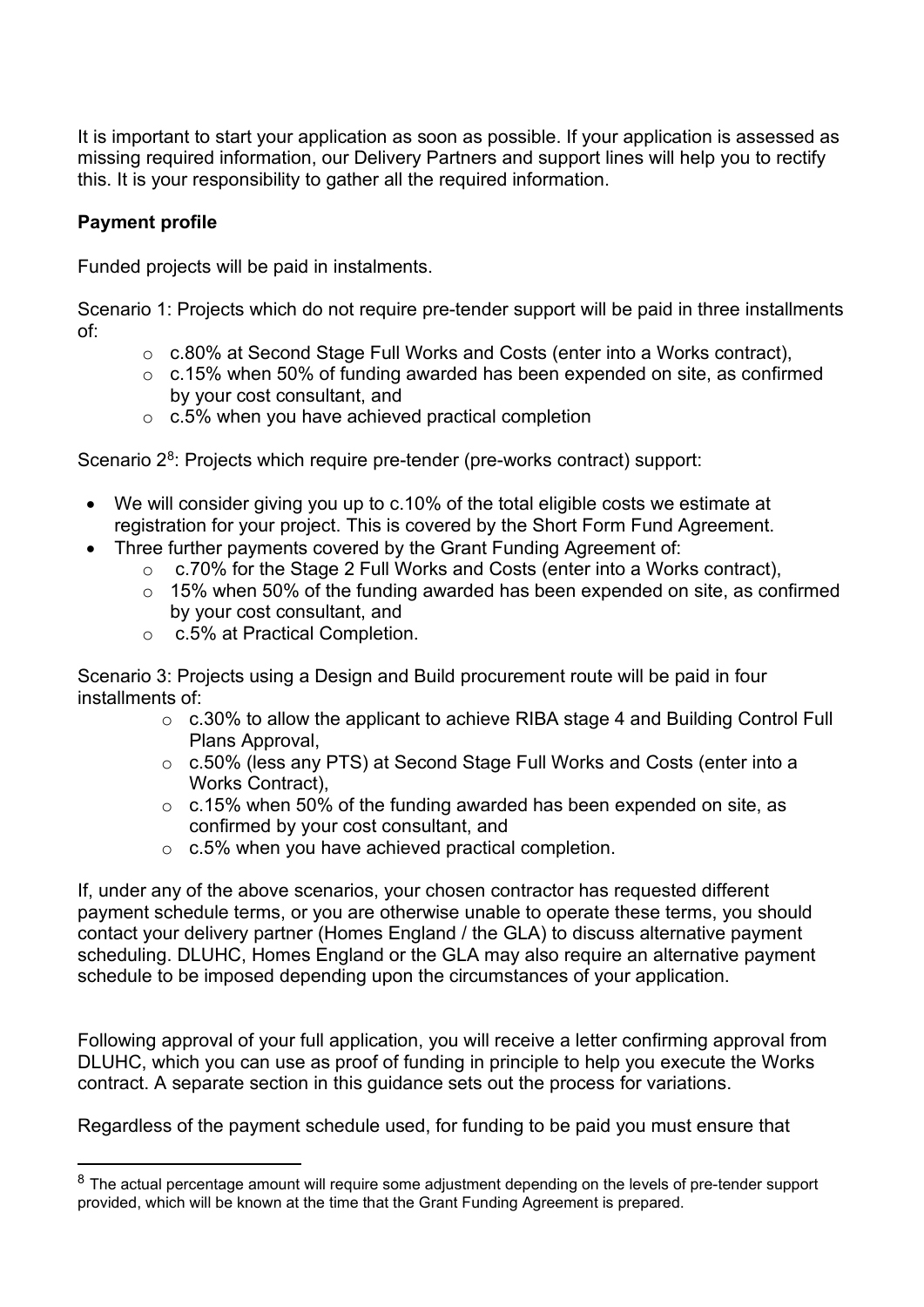payments by you to your advisers and works contractor are made only in respect of work completed. Arrangements which are not industry standard under which consultants or the contractor, are paid upfront ahead of completing works are not acceptable within the fund.

# <span id="page-13-0"></span>**Subsidy control**

EU State aid rules no longer apply to subsidies granted from 1 January 2021 in the UK, except for aid within scope of the Withdrawal Agreement, including aid under Article 10 of the Northern Ireland Protocol. However, public authorities must comply with our international commitments on subsidies, and in particular the subsidies chapter of the UK-EU Trade and Co-operation agreement (TCA).

Previously under the state aid de minimis rules, an undertaking could receive up to €200,000 state aid over a three-year period. Economic actors may now receive up to 325,000 Special Drawing Rights, which is approximately £338,000, over three consecutive financial years, as Small Amounts of Financial Assistance which is exempt from the application of the TCA.

Funding provided for the benefit of leaseholders who are owner occupiers is unaffected as this does not constitute a subsidy. To receive the funding the leaseholder must be liable to meet the costs of remediation through the service charge provisions in their leases<sup>9</sup>.

Funding for the benefit of buy-to-let landlords, lessees of commercial premises and housing associations continues to fall within the scope of the rules, either on the basis of Small Amounts of Financial Assistance or Services of Public Economic Interest (SPEI) compensation under the TCA.  

- We will require declarations from leaseholders who are either:
- Leaseholders of commercial premises, **OR**
- Leaseholders of residential premises, that are economic actors **AND** they have received financial support previously from the state, in the form of a subsidy, within the past three years (including funding from the Private Sector Cladding Remediation Fund (PSCRF) or BSF).

Applicants will be required to provide a list to Delivery Partners of all leaseholders who they believe to be economic actors (including Registered Providers of Social Housing), and their proportion of the total service charge liability in the form of the Economic Actor Schedule together with their best assessment as to whether they operate residential or commercial activities. This includes any residential leaseholders who the applicant believes are economic actors but have not provided a declaration and any leaseholders who have returned a signed Subsidy declaration during the leaseholder consultation period that the Applicant didn't originally list.

<span id="page-13-1"></span>It is important to note that if a leaseholder is not obliged to pay service charge under the terms of their lease, they cannot be a beneficiary under the Funds because the costs would not fall to them to pay. It is also important to note that the clear intention of the fund is that no single Economic Actor leaseholder should be allocated an award of funding in excess of 325,000 Special Drawing Rights and procedures have been established to monitor this.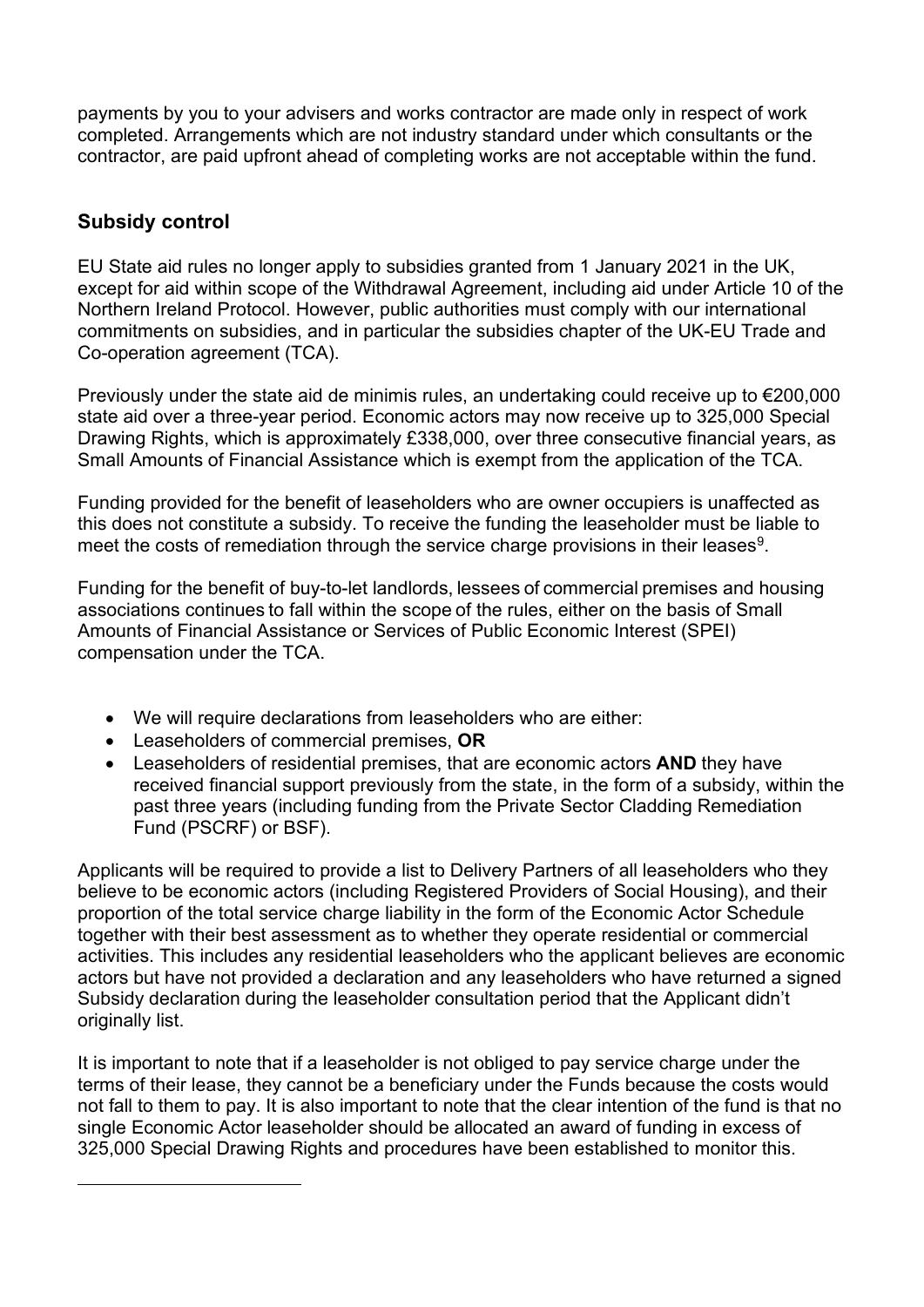Applicants should provide any declarations received from leaseholders to Delivery Partners via upload to the program portal

We have set out this process in further subsidy control quidance which you can access here: [https://assets.publishing.service.gov.uk/government/uploads/system/uploads/attachment\\_dat](https://assets.publishing.service.gov.uk/government/uploads/system/uploads/attachment_data/file/989378/Subsidy_Control_Guidance_for_Applicants.pdf) [a/file/989378/Subsidy\\_Control\\_Guidance\\_for\\_Applicants.pdf.](https://assets.publishing.service.gov.uk/government/uploads/system/uploads/attachment_data/file/989378/Subsidy_Control_Guidance_for_Applicants.pdf)

Beneficiaries who provide SPEIs are not subject to a cap on the amount of funding they can benefit from receive. However, where an SPEI subsidy is 15m SDR or above, then details will need to be provided on the UK's subsidy database. This will be relevant for remediation funding where Registered Providers of Social Housing (RPs), or exceptionally other organisations with a charitable purpose, would be liable for the costs of remedial works by virtue of their service charge obligations<sup>[10](#page-14-1)</sup>.

## **VAT**

Snagging (the correction of faults) is often carried out after the building has been 'completed'. Provided the replacement cladding forms part of the original construction and the person requesting the cladding had an interest in the building during the construction works, then the replacement cladding may qualify for the zero rate as snagging. This work may form part of a building contract with zero-rated VAT. If Applicants require advice on whether their replacement cladding meets the criteria of snagging and is therefore eligible for VAT at zero rate, they can write to the HMRC Clearance Team. [11](#page-14-2)

### **Further guidance**

We have other information on our website to help you manage and develop your project.

The following are essential reading for all projects:

**[Registration Prospectus](https://assets.publishing.service.gov.uk/government/uploads/system/uploads/attachment_data/file/887452/BSF_Non-ACM_Cladding_Prospectus.pdf)** 

#### <span id="page-14-0"></span>**The Application Process**

#### **Access to online Fund Application Portals**

There are two fund application portals, one for London administered by GLA and another for

<span id="page-14-1"></span>**<sup>10</sup>** Charitable organisations will normally constitute health and/or social and/or educational services and will also usually only be provided with State assistance. Examples may include those as regards health and longterm care, childcare, access to and reintegration into the labour market and the care and social inclusion of vulnerable groups. The leaseholder does not necessarily have to be a charity. However, it is likely to be a 'not for profit' organisation or one focused on services of this kind. Because determining whether a particular service qualifies as a service of this type can be complex, Applicants should consult with their Delivery Partner as soon as possible if they consider that there may be a leaseholder in their building who might qualify.

<span id="page-14-2"></span><sup>11</sup> [https://www.gov.uk/guidance/non-statutory-clearance-service-guidance](https://gbr01.safelinks.protection.outlook.com/?url=https%3A%2F%2Fwww.gov.uk%2Fguidance%2Fnon-statutory-clearance-service-guidance&data=02%7C01%7CDouglas.Taylor%40communities.gov.uk%7C4e24f05a733a4f223bbc08d6f95d7409%7Cbf3468109c7d43dea87224a2ef3995a8%7C0%7C0%7C636970577129408387&sdata=qK6cIf599%2BFHoOjDIo6voDSb4eWabh0WgrJBiVNoDys%3D&reserved=0) - see Annex D.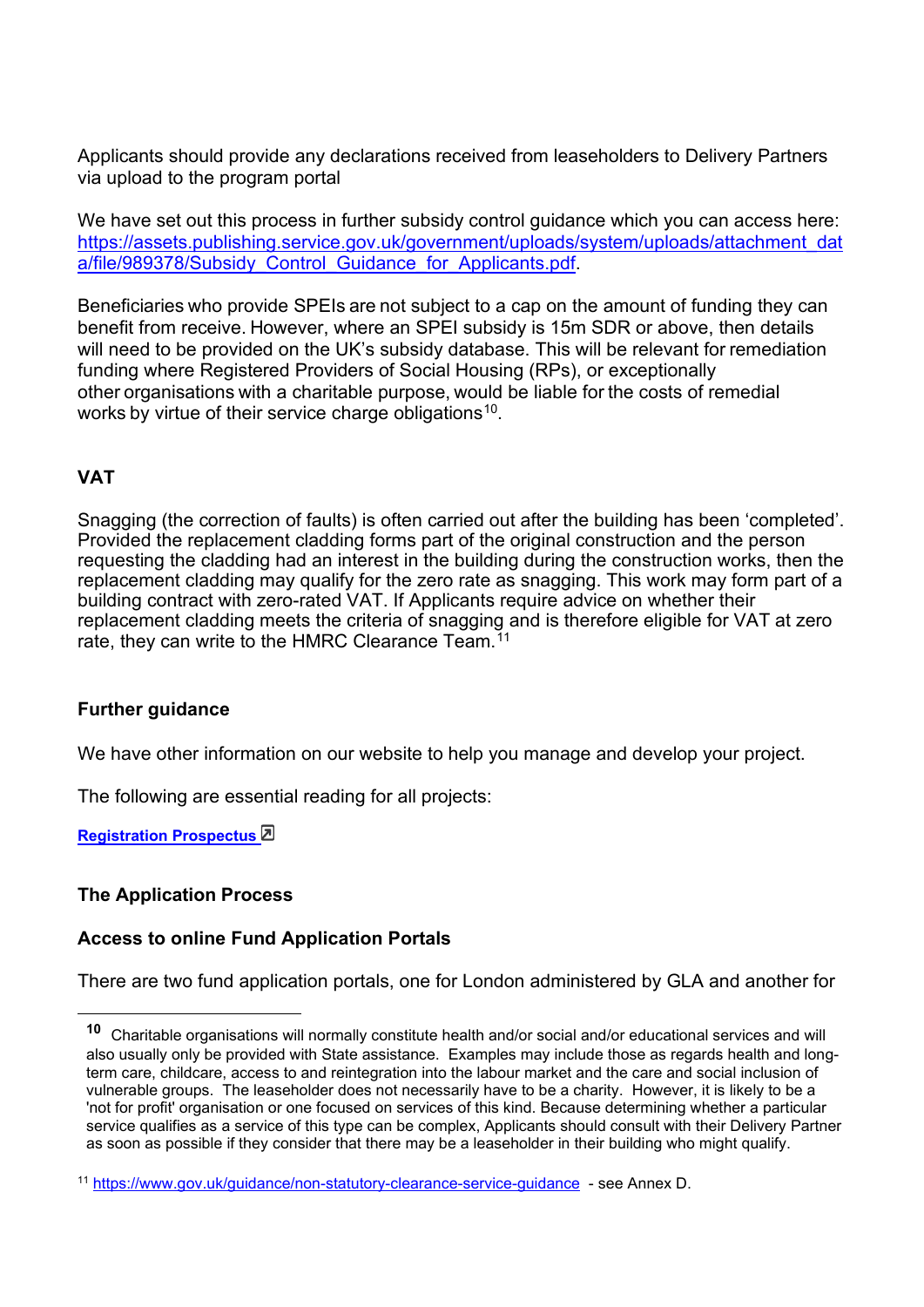outside of London administered by HE.

Applicants will be given access to the relevant application portal. This access will be included in the communication to Applicants when you are invited to apply by the Delivery Partners following completion of technical due diligence at registration.

## <span id="page-15-0"></span>**Self-certification**

The BSF process requires you to self-certify $^{12}$  $^{12}$  $^{12}$  a number of critical aspects concerning your project and application. You are required to self-certify on the online application form to confirm, for instance, that the works will comply with the Fund Requirements outlined in Annex A. As a further example, you are also required to certify that all parties contracted to you to deliver remediation have complied with the requirements of their respective contracts.

In order to provide this reassurance to DLUHC, you will need to put in place processes that capture the evidence needed to enable you to self-certify. The processes should help you confirm that suitable management of the works is in place, and the remediation works will be completed correctly in accordance with the BSF requirements.

Your contractor must ensure that all non-conformances or defects are reported and demonstrate to your project manager that they have been satisfactorily resolved. We require you to make sure your contractor implements and confirms a system for the provision of evidence at all points throughout the works as part of their management and project administration arrangements. This could include a job-centric checklist, such as an inspection and test plan, that will be used to record the progress of the works. Once the works are complete, a certificate should be signed between you and the contractor to confirm that the works have been completed to the required standard outlined in the Fund Requirements.

The Grant Funding Agreement will require you to warrant that your confirmations to the selfcertification statements are correct and accurate.

### <span id="page-15-1"></span>**Competent Professional**

You are required to use competent professionals on your project. We will rely on the information they produce as evidence of the accuracy of your answers in the application. We also require your competent professionals to sign-off project works and all relevant documentation. The expression 'competent professional' relates to someone who:

- $\blacksquare$  is qualified in their field.
- $\blacksquare$  is a member of a professional body,
- **holds Professional Indemnity Insurance,**
- **EXEDERIFY is knowledgeable and has significant experience relevant to work specific** technical aspects involved,
- **EXTERUTE:** is aware of the current state of knowledge in their field, and
- **has accumulated sufficient experience to be recognised as having a successful** track record.

<span id="page-15-2"></span><sup>&</sup>lt;sup>12</sup> Self-certification is the process whereby the Applicant provides assurance (with recourse to Third Parties) that they and their supply chain have complied with all requirements of their contractual obligations to MHCLG for the remediation of the unsafe cladding.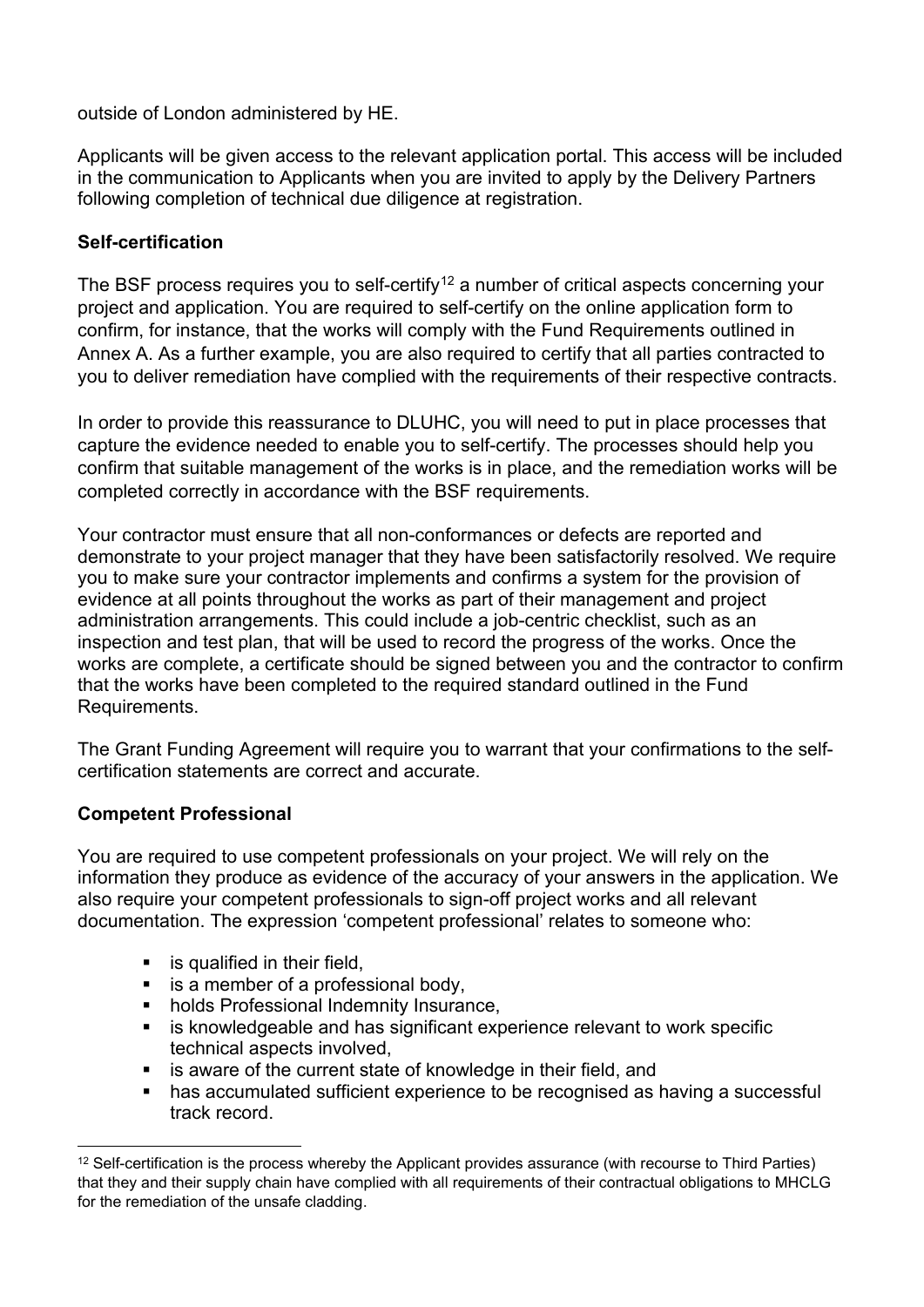Simply having worked in a field or having an intelligent interest in it does not, by itself, make a person a competent professional.

While due weight will be given to an opinion offered by the applicant's competent professional, for example in signing off the grant funded works, it will not necessarily be conclusive of the issue. Further enquiry may still be needed for DLUHC and Delivery Partners to be fully satisfied on a material point. Further guidance on competent professional can be found at Registration Prospectus Annex A pages 4-6

#### *Application Journey*

#### **Invitation to apply**

Delivery Partners will invite you to submit your application online through their portals if (i) you registered your building(s) and (ii) your building meets the technical eligibility criteria, as assessed by DLUHC Please do not attempt to apply until you have received this invitation. If your building has not yet passed the technical eligibility criteria, please continue to prepare the relevant supporting information ahead of the invitation.

#### **Submit online application**

You will complete and submit an online form that covers the first and second stage applications. For Applicants who enter into the grant funding agreement, the online portals will be used to make payments and monitor the progress of projects.

The tables below show the different information you will need to have gathered for your first stage application. This is aligned to the steps in the process schematic above.

### <span id="page-16-0"></span>**First Stage Application**

This section of the application form is outlined in Annex D. The first stage involves you being invited to submit your application. Once you have submitted your application, we will carry out basic checks to confirm that you have completed it correctly. We will get in contact with you if your application is missing any required information and will provide support should you need it to help resolve any outstanding issues.

The first stage will involve initial legal due diligence to determine your eligibility for the fund. During this stage, we will gain a better understanding of you and your building(s).

If you meet the legal eligibility criteria, and you have indicated on your application form that you need Pre-Tender Support (pre-Works contract support), we will offer it at this stage. This will be 10% of our estimated benchmark total eligible costs for your building.

We ask for the particulars of the building(s) you wish to seek funding for, including location. You are required to provide a plan showing the footprint of the building(s). You are also required to identify four residential properties within the Building. We will need to check the service charge provisions for your building and will ask you to identify four different properties within the Building which are held on leases representative of all the residential leases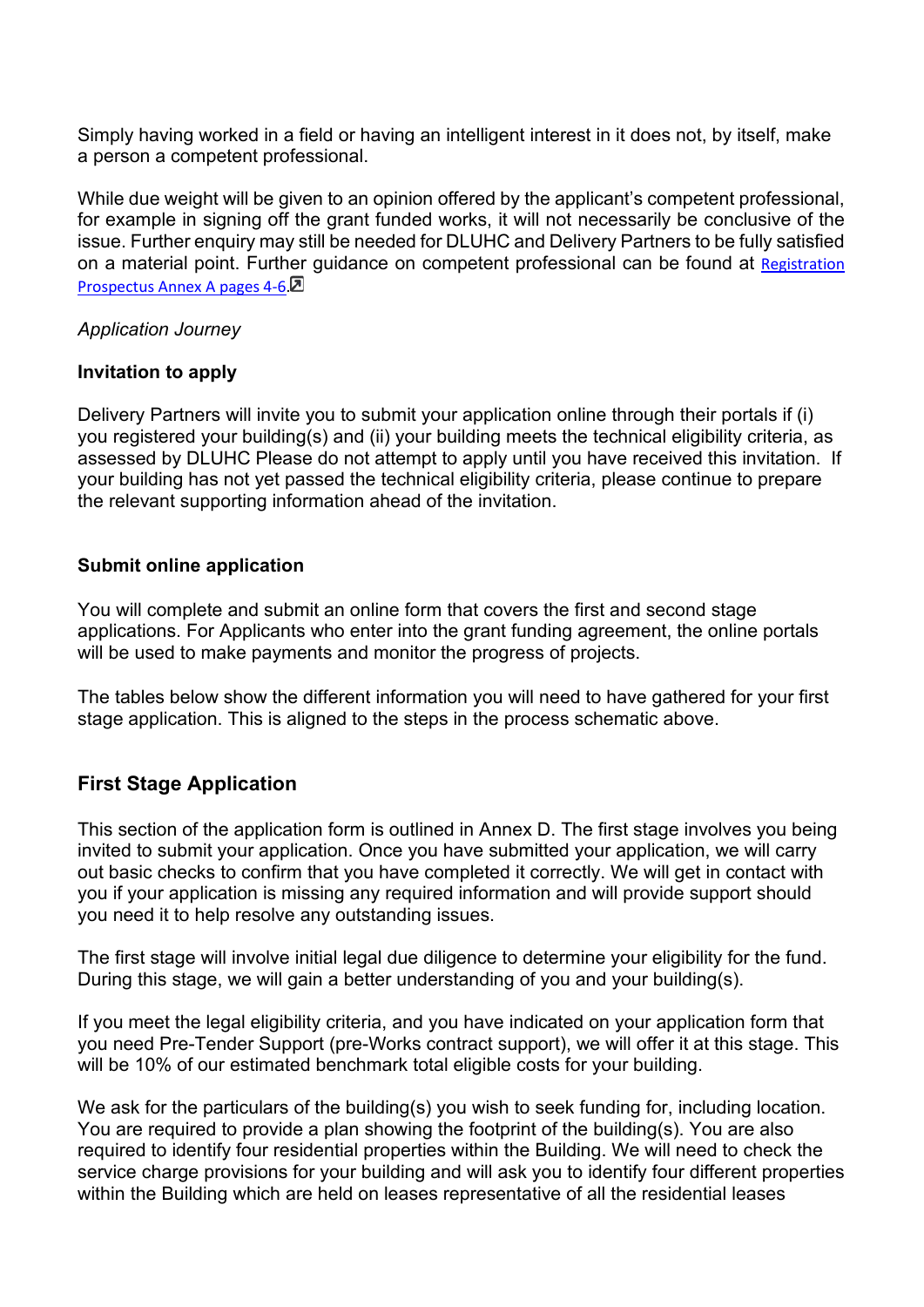granted for properties in the Building.

## **Legal due diligence**

Your submitted information will be checked by Delivery Partners' case worker teams. They are there to help you resolve straightforward issues with the application. It remains your responsibility to provide all the required information, which must be accurate.

If necessary, your application will be triaged by the Delivery Partners through our expert support lines to help you deal with more complex issues. If your application requires this support, then it might take longer to sign off as completed.

Your application will undergo initial legal due diligence carried out by the Delivery Partner Legal advisers. This involves checking your details and obligations as the Responsible Entity.

| Role              | Assessment                                                                                                                                                                                                                                                                                                                                                                                                                                        |
|-------------------|---------------------------------------------------------------------------------------------------------------------------------------------------------------------------------------------------------------------------------------------------------------------------------------------------------------------------------------------------------------------------------------------------------------------------------------------------|
| You               | You will nominate four residential properties which you are confident are<br>generally representative of the leases which have been issued in the<br>Building and which demonstrate that:<br>-You can pass the costs for remediation to leaseholders through service                                                                                                                                                                              |
|                   | charge                                                                                                                                                                                                                                                                                                                                                                                                                                            |
|                   | -The Leaseholder has an obligation to pay the service charge                                                                                                                                                                                                                                                                                                                                                                                      |
|                   | Our Legal Advisers will conduct a review of these.                                                                                                                                                                                                                                                                                                                                                                                                |
| Legal<br>advisers | <b>Eligibility (First Stage)</b>                                                                                                                                                                                                                                                                                                                                                                                                                  |
|                   | <b>Leaseholders</b>                                                                                                                                                                                                                                                                                                                                                                                                                               |
|                   | Our Legal Adviser will review at least one of the leases relating to properties<br>nominated by you. This is important in the context of subsidy control as the<br>underlying requirement in making funding available is that the State is<br>relieving leaseholders of a financial burden that they would otherwise face $13$ .<br>This may create the need for you to revise the application by providing<br>further information and re-submit. |
|                   | <b>Ownership structure</b>                                                                                                                                                                                                                                                                                                                                                                                                                        |
|                   | Our Legal Adviser will verify that you as the Applicant are the correct<br>contracting party (i.e. the Responsible Entity) or highlight the position to us<br>where this is different.                                                                                                                                                                                                                                                            |
|                   | The Legal Advisor will review your title details and include a short form legal<br>summary to accompany the Application when it is considered by the Fund<br>Application Board.                                                                                                                                                                                                                                                                   |
|                   | <b>Subsidy control</b><br>Legal advisors and Delivery Partners to review the Economic Actor<br>Schedule, and any Subsidy declarations provided. Thus, ensuring any                                                                                                                                                                                                                                                                                |

<span id="page-17-0"></span><sup>&</sup>lt;sup>13</sup> Where leaseholders are not liable for the costs of remedial works via service charge under the terms of their lease, but the responsible entity for the building is a leaseholder-run Right-to-Manage company, the building may still be eligible for funding.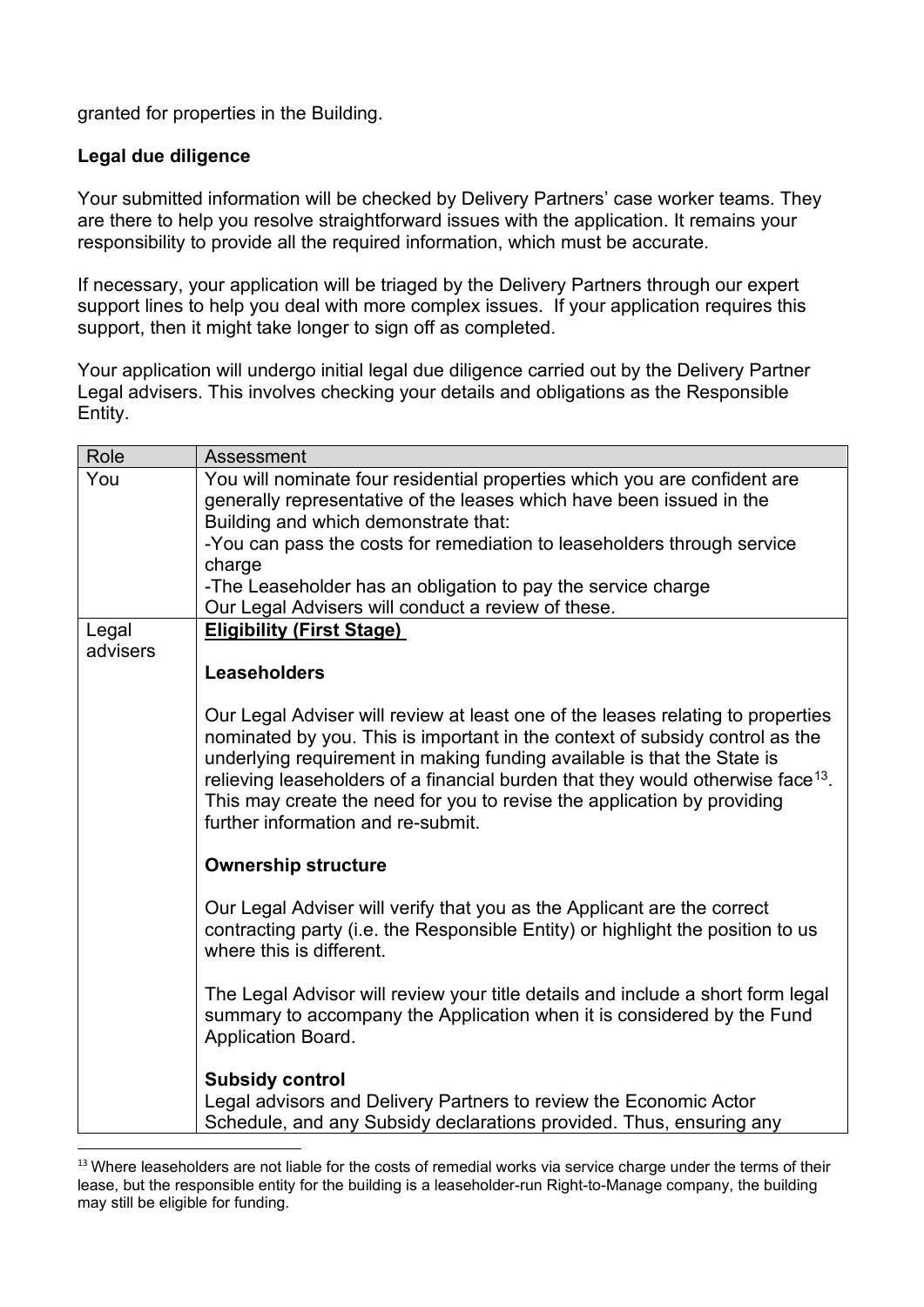| Role | Assessment                                                                                                                                                                                                                                                                                           |
|------|------------------------------------------------------------------------------------------------------------------------------------------------------------------------------------------------------------------------------------------------------------------------------------------------------|
|      | funding that is allocated to a declared Economic Actor is limited to the<br>maximum grant amount of 325,000 Special Drawing Rights (SDR) over three<br>consecutive financial years. Any necessary deductions will be applied to the<br>funding amount claimed, ensuring only lawful subsidy is paid. |
|      | Where an Economic Actor that is a commercial lessee or a Qualifying<br>residential lessee has failed to supply a signed Subsidy Declaration on the<br>Economic Actor Schedule, an amount equal to their service charge liability<br>for the works will be deducted from the total funding amount.    |
|      | Leaseholders listed in the Economic Actor Schedule will be notified of the<br>value of the state funding they will receive.                                                                                                                                                                          |

### **Your Payment Details**

You will also be required to provide details of the account held in trust for the benefit of leaseholders into which we will make grant payments, with evidence that this complies with the requirements of Section 42 of the Landlord and Tenant (LTA) Act 1987.

Or

If you have a Client Money Account registered under a Client Money Protection Scheme (CMPS), you will be requested to provide evidence that the account is registered under the CMPS.

### <span id="page-18-0"></span>**Second Stage Application**

#### <span id="page-18-1"></span>**Submit tendered eligible full cost and works**

At this stage you will need a firm proposal, including detailed project plan and costs. You will be required to complete an online template for full works and costs similar to the one in Annex D. This will be similar to the second stage (full works and costs) questions outlined below.

If you have not already done so, you will now have to complete the required information for this section in the application form in the online portal.

The table below sets out the self-certification requirements which will you see as questions that you will be required to complete on the application portals in respect of your proposed works and costs, as well as guidance about how to answer them. Annex D outlines all other questions in the application portals.

This section of the portal relies on you to 'self-certify' by either choosing answers that are either binary (Y/N) or completing free text fields or dropdown lists. You should upload all the information we ask for including completed templates.

The information we require you to either upload or keep on file is intended only to reflect the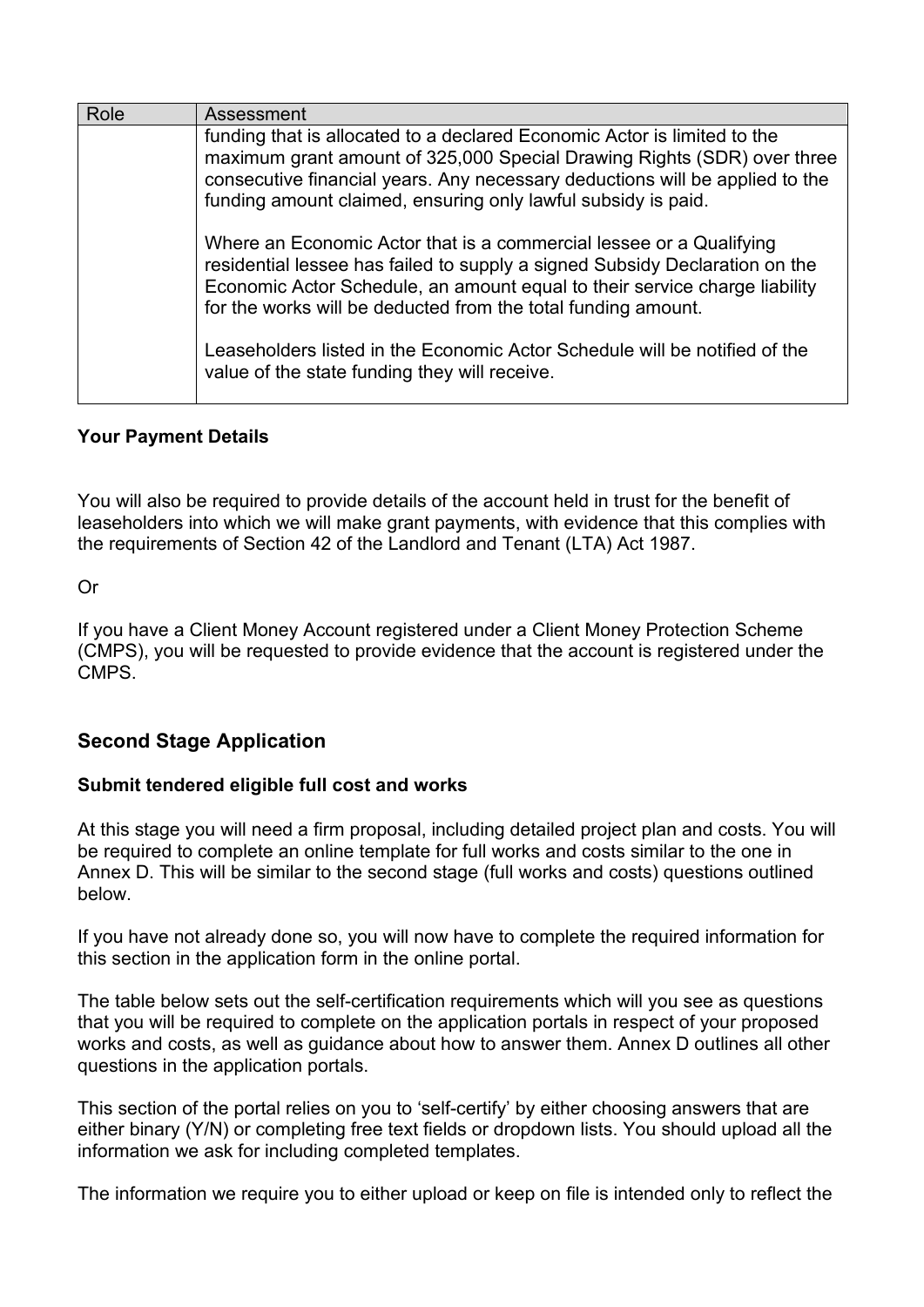standard project documentation normally required to ensure that a cladding remediation project will be successful.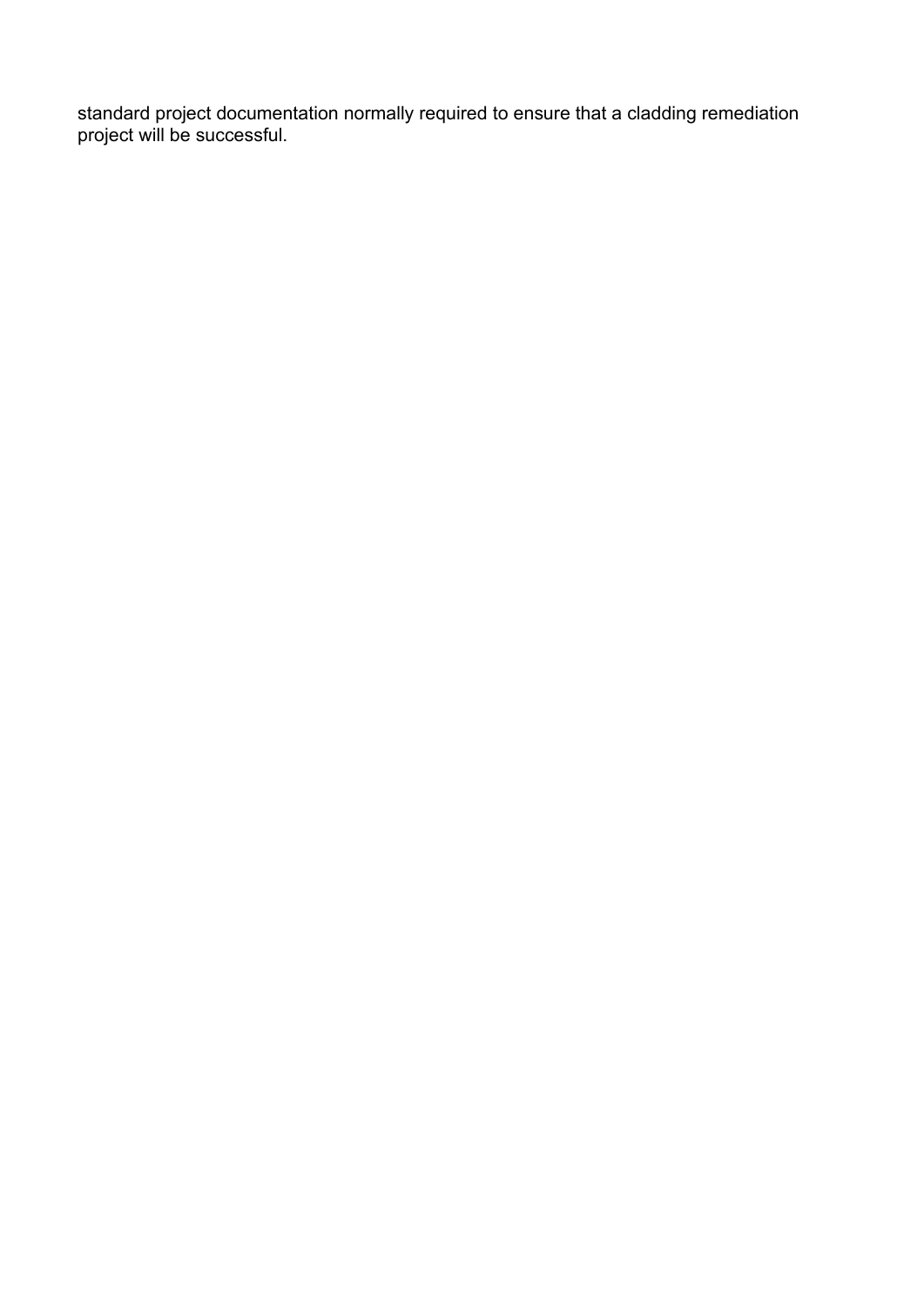## **Scope of Works, Project Team Appointments and Resident / Leaseholder Notifications**

General guidance regarding what constitutes a 'competent professional' can be found under 'Competent Professional'.

**Requirement:** You must confirm that a 'competent professional' has certified that the planned remediation design and Works comply with the Building Safety Fund's technical requirements for replacement cladding system, and that you have on file formal written evidence of this, that is available on request. *Your application will not proceed until you can confirm this.*

**Additional Guidance:** This confirmation and certification sign off must be provided by the Design Manager working with the design team e.g. engineer, architect, quantity surveyor etc. They must be experienced in façade design or working on the fire safety of external wall systems on high-rise buildings to ensure that the coordinated design achieves the BSF Fund requirements.

For simpler projects where there is only one discipline involved, i.e. an Architect undertaking cladding design, then the Architect will be acting as Design Manager under these circumstances and should be able to confirm the design meets the technical requirements.

The BSF requirements can be found in Annex A. We will also provide you with building specific requirements during the registration phase. Certification by the competent professional may take the form of a design report or technical note certifying that the design meets the BSF requirements.

#### **Document(s) you must keep on file:**

• A design report or technical note by a competent professional on the design of the remedial works.

**Requirement:** You must confirm that sign off of the Specification or Employer's Requirements (your design and specification) detailing the full project Works has been provided by a 'competent professional' and that evidence of specification sign-off and records in accordance with the above are available on request. *Your application will not proceed until you can confirm this.* 

**Additional Guidance**: This confirmation and certification must be provided by the Design Manager working with the design team e.g. engineer, architect, quantity surveyor etc. They must be experienced in façade design or working on the fire safety of external wall systems on high-rise buildings to ensure that the coordinated design achieves the BSF requirements.

For simpler projects where there is only one discipline involved, i.e. an Architect undertaking cladding design, then the Architect will be acting as Design Manager under these circumstances and should be able to confirm the design meets the technical requirements

The Specification or Employer's Requirements define your requirements including the scope of works and services including allocation of risks that are used in conjunction with your tender documentation to help procure a contractor.

You must ensure that a competent professional provides sign-off that these cover the full scope of works required. You must also ensure that you record and store details of the fire safety classification of the replacement cladding material, insulation and sheathing board, where applicable and the fire safety classification of any of these materials which are being retained regardless of quantity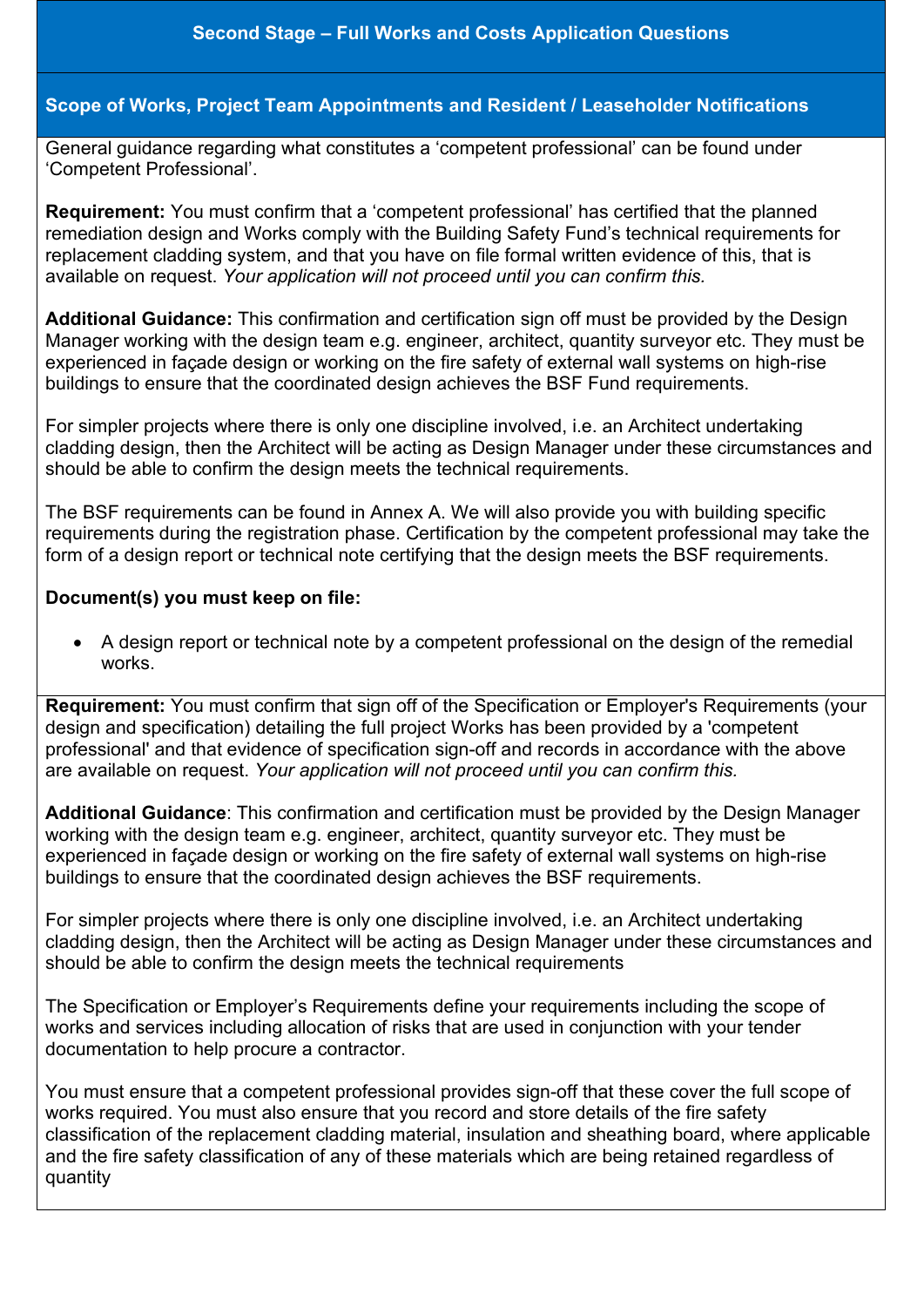#### **Document(s) you must keep on file:**

- The Specification or Employer's Requirements
- Evidence of sign-off in writing of the Specification of Employer's Requirements by a competent professional
- Information on the fire safety classification of the replacement cladding material
- Information on the fire safety classification of the replacement or existing (if being retained) insulation
- Information on the fire safety classification of the replacement or existing (if being retained) sheathing board.

**Requirement:** You are required to hold and maintain a Project Directory of existing and proposed professional team appointments. Confirm you have such a directory and that it is available on request. *Your application will not proceed until you can confirm this.*

**Additional Guidance:** The project directory must capture records of all consultants or contractors working or proposed to work on the project and must include their role on the project and their contact details. We recommend including pre-works information such as details of client, designers, other consultants, which is not a requirement under the Construction (Design and Management) Regulations (CDM Regulations) 2015.

### **Document(s) you must keep on file:**

• The Project Directory

**Requirement:** You must confirm you have appointment documentation for all appointments of professional team members made to date, and that these are available on request. *Your application will not proceed until you can confirm this.* 

**Additional Guidance:** You are required to keep all existing appointment documentation (including scope of service, fee quotation and your acceptance) for all professional team appointments noted in the Project Directory, including costs relating to those you are claiming through your application.

### **Document(s) you must keep on file:**

For each member of the professional team:

- Scope of services to be provided
- Fee quotation
- Evidence in writing of you accepting or confirming the appointment

**Requirement:** You must confirm that a 'competent professional' has agreed that all existing and proposed project scoping documentation covers the full scope of Works and there are no scope or coordination gaps, and that you have on file formal written evidence of this that is available on request. *Your application will not proceed until you can confirm this.*

**Additional Guidance:** This confirmation must take the form of a competent professional signing off all scoping documentation as having been reviewed and is fully coordinated. The confirmation and certification sign off must be from the Design Manager and or the Project Manager. The Design Manager's role should include coordinating and integrating all aspects of the project including the design between disciplines to avoid missing or conflicts between any elements of design. As such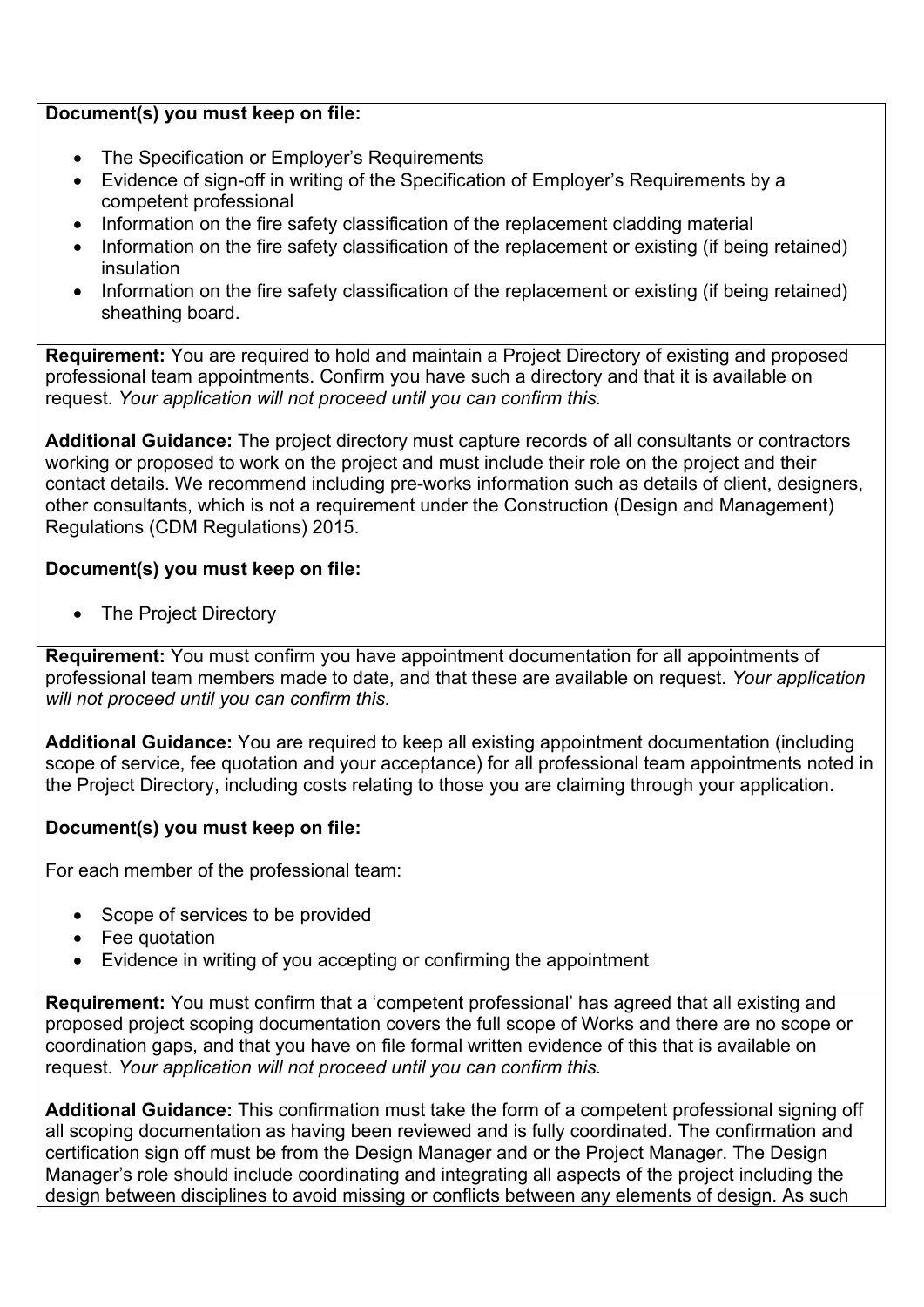the Design Manager should be competent to review project scoping document to ensure it meets the BSF requirements.

A Project Manager with similar experience may also be able to provide this certification by reviewing the scoping documents and coordinating with the disciplines at the appointment stage to ensure the scope of services are complete.

All designs that are prepared by different members of the project team must create a single, unified set of information.

## **Document(s) you must keep on file:**

• Evidence of written confirmation of this by the competent professional

**Requirement:** You must confirm that you have on file formal written evidence of competence for all professional project team appointments, signed off by you or an appointed 'competent professional', and that this is available on request. *Your application will not proceed until you can confirm this.*

**Additional Guidance:** You are required to keep written evidence of competence for all professional team appointments and your main works contractor. This must include where applicable evidence of membership to professional bodies and record of project experience etc. which, for example, might be submitted as part of project fee proposal. For your main works contractor, this must include evidence of a track record of delivering similar projects, and evidence that the contractor has sufficient staff and working capital available to carry out a project on the same scale of your project. This should be available on request.

# **Document(s) you must keep on file:**

For each member of the professional team:

- Evidence of membership of relevant professional bodies; or
- Evidence of previous experience of similar projects

For the main works contractor:

- Evidence of previous delivery of similar projects
- Evidence, or the opinion of a competent professional confirming that the contractor has the staff and working capital available to carry out a project on the same scale as your project

**Requirement:** You must confirm that appropriate levels of Professional Indemnity Insurance (PII) and limits of liability, for the risk associated and in accordance with industry best practice, are in place for all current appointments and evidence of this is available on request. *Your application will not proceed until you can confirm this.*

**Additional Guidance:** Your main contractor and all members of the Design Team must have PII, with a minimum limit of £1m or of no less than the total cost of the works (whichever is the higher), capped at £10m. This means that if the costs of the works is are greater than £10m, only a maximum of £10m of cover will be required. This must be maintained for 6 years if available at commercially reasonable rates and terms.

Your Design Team are any contractors or consultants which hold Material Design Responsibility.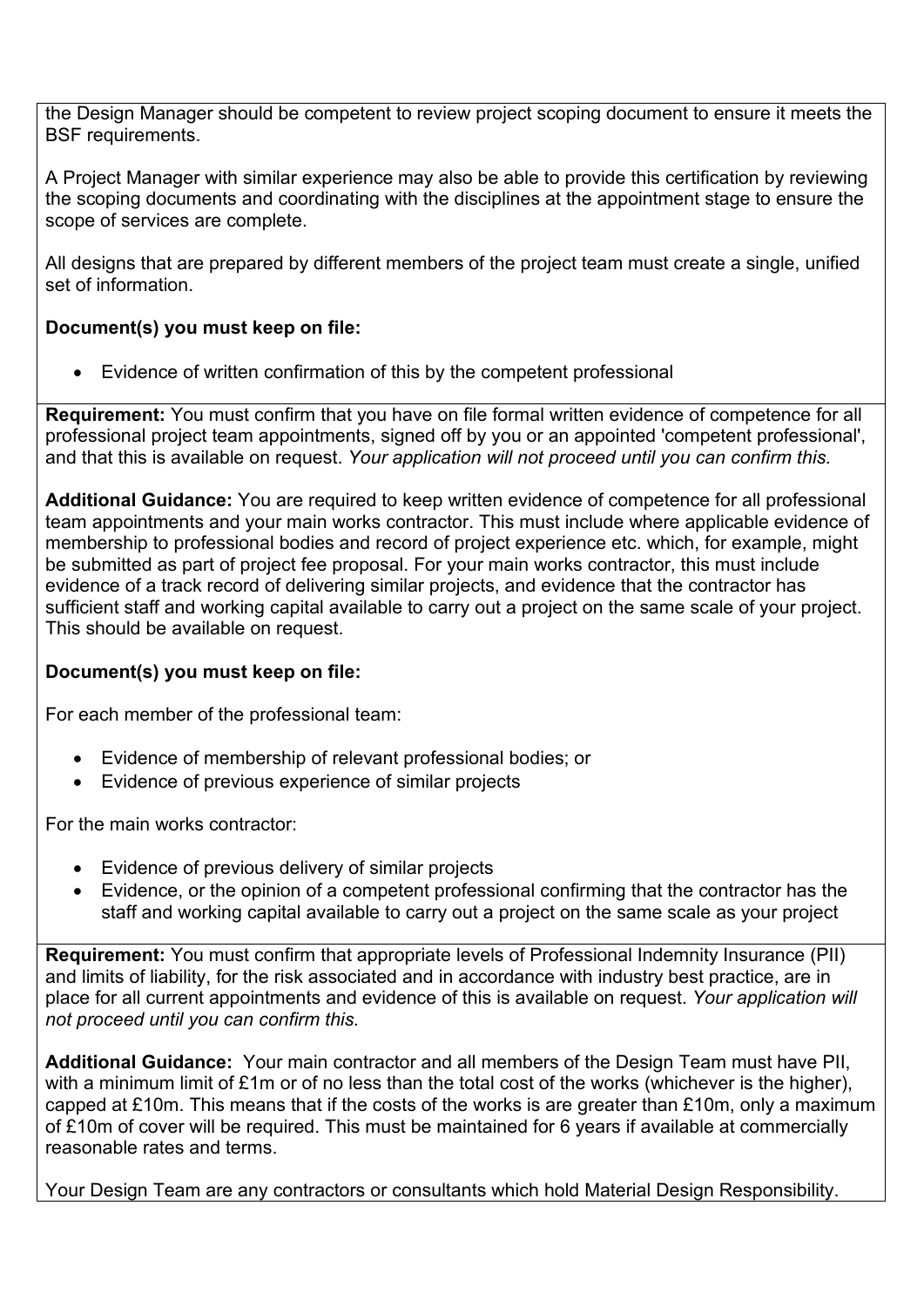Material Design Responsibility means responsibility for any design which is integral to the structure or the fabric (including, without limitation, roofing, cladding or any other waterproofing) of the building.

The insurance must not have any exclusions for fire safety or cladding-related projects. You are required to keep evidence of PII for all existing and proposed Design Team appointments and information on any limits of liability. This should be available on request.

If your main contractor will have some Material Design Responsibility, you must also ensure that they have PII to cover the design aspect of the works.

If this is not possible, you should consider whether the following solutions are viable:

- Paying additional money to buy out any policy exclusion. Reasonable increases in the costs of appointing consultants or contractors in order to buy out policy exclusions or increase cover will be eligible for funding.
- Sub-contracting design/fire safety liability to a consultant with sufficient PII.

Where these solutions are also unable to assist your Design Team in meeting PII requirements, for your project to proceed despite your Design Team holding insufficient PII, you will be required to select or appoint a Fire Engineer or suitably competent professional to inspect works at key milestones of the remediation project to confirm compliance with fund requirements.

These milestones are:

- Following the removal of the existing cladding system.
- Immediately prior to the installation of cavity barriers and fire stopping.
- Following completion of the cavity barriers and fire stopping.
- During the installation of the new cladding system.
- On completion of works.

The party performing the inspection will be required to complete a Compliance report at each milestone. Template wording for these reports can be found in the Grant Funding Agreement.

### **Document(s) you must keep on file:**

For each member of the Design Team and your main contractor:

- A PII certificate showing the level of PI cover
- A copy of the PII policy

**Requirement:** You must confirm that residents and leaseholders will be informed of the proposed Start on Site Date at least two weeks prior to such date. *Your application will not proceed until you can confirm this.*

### **Document(s) you must keep on file:**

• Evidence of communication of start on site date to residents and leaseholders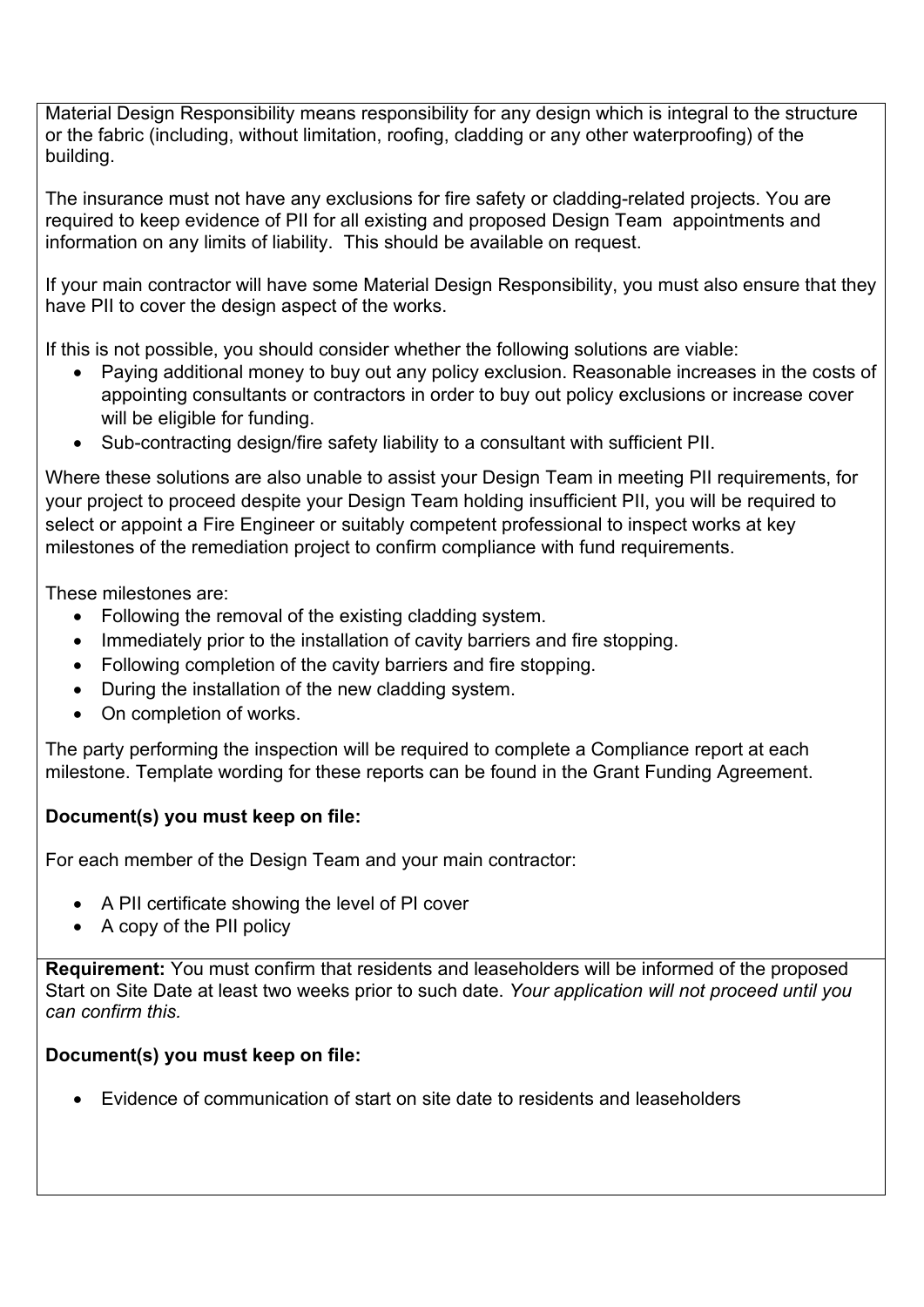## **Statutory Approvals**

**Requirement:** You are required to tell us if the Works require Planning approval.

If they do, then you must confirm that planning approval will be in place prior to start on site.

If the works do not require Planning Approval, you must confirm that you hold formal written confirmation, available on request, that Planning approval is not required.

#### **Document(s) you must keep on file:**

- (If planning approval is required) formal planning approval by your local authority
- (If planning approval is required) a project plan which includes timelines for obtaining planning approval
- (If planning approval is not required) Evidence that planning approval is not required (e.g., an email from a planning officer).

**Requirement:** You must confirm that you have Full Plans Approval or a Plans Certificate in respect of the remediation works (available on request).

If you have not yet obtained Full Plans Approval or a Plans Certificate, you must confirm that this will be in place prior to start on site, or (where a Design and Build contract will be used) that Full Plans Approval or a Plans Certificate will be in place at completion of Royal Institute of British Architects (RIBA) Stage 4.

**Additional Guidance:** Full Plans Approval or a Plans Certificate are provided by your Building Control Body – either Local Authority Building Control or an Approved Inspector. This confirms that the planned works will comply with Building Regulations.

More information on the RIBA stages of plans of works can be found here: <https://www.architecture.com/knowledge-and-resources/resources-landing-page/riba-plan-of-work>.

#### **Document(s) you must keep on file:**

• Full Plans Approval or Plans Certificate

**Requirement**: You must confirm all remaining Statutory Approvals will be in place within the timescales required by the authorities providing the approvals. *Your application will not proceed until you can confirm this.*

**Additional Guidance:** Other statutory approvals required may include highways, Network Rail, utilities providers etc.

#### **Document(s) you must keep on file:**

• Evidence of these statutory approvals (where applicable)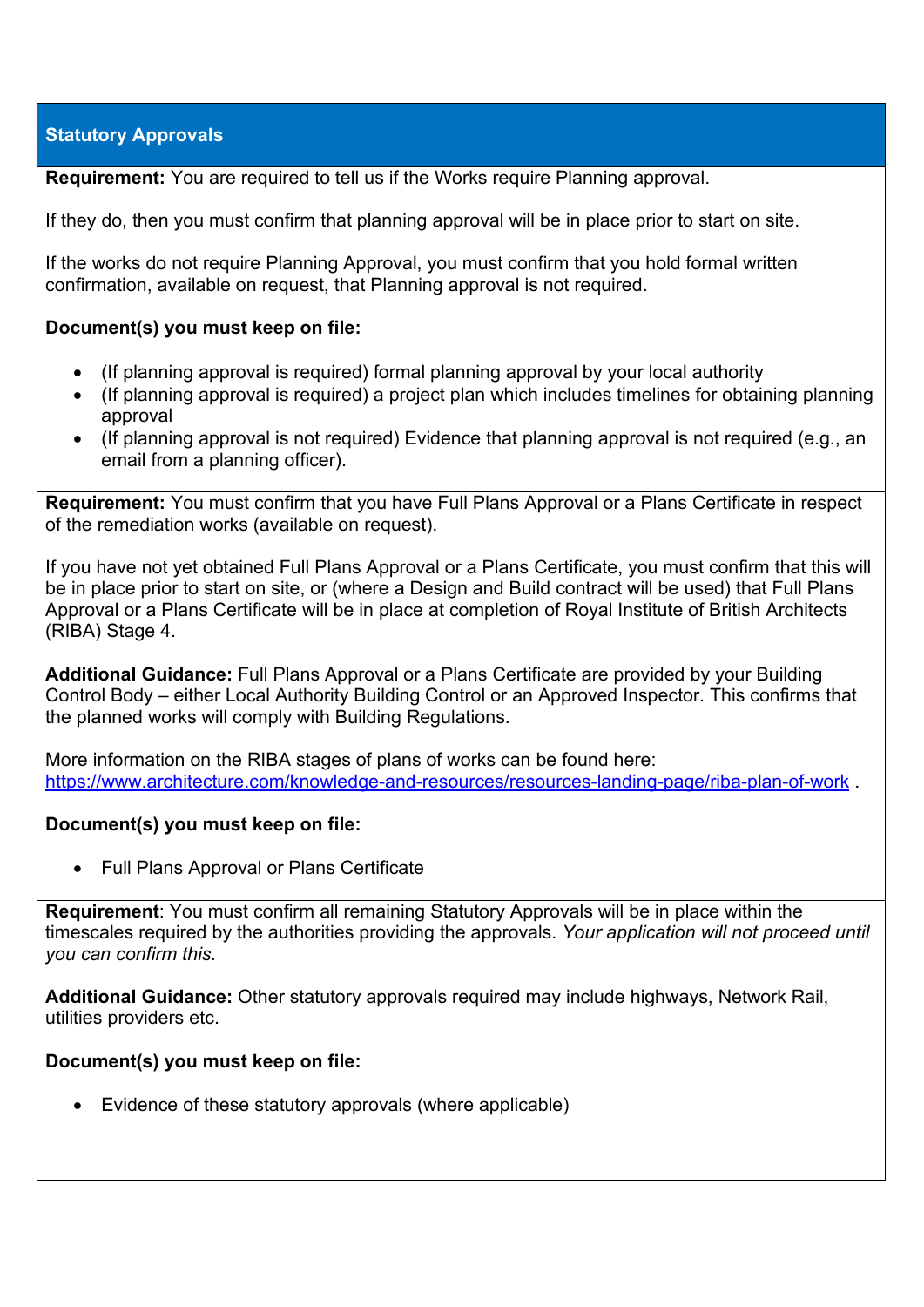#### **Procurement**

**Requirement**: You must confirm the Fund's standard contract requirements, as set out in Annex B have been included within the Works Contract. *Your application will not proceed until you can confirm this.*

**Additional Guidance:** These requirements set out what is required for the Works Contract with your main contractor.

#### **Document(s) you must keep on file:**

• the Works Contract

**Requirement:** You must confirm and explain your procurement strategy i.e.

Procurement Routes: - -Traditional

-Design & Build

- Other

#### **Additional Guidance:**

Traditional: contractors are asked to tender for carrying out the works on the basis of a specification and/or drawings that have been fully designed by the design team.

Design & Build: contractors tender based on partially complete design information on the basis the appointed contractor will have the responsibility for completing the design and carrying out the works. The Contractor must have evidence of PI Insurance certificates that cover the design of the works. If the Contractor is unable to secure PI Insurance at commercial rates for the remediation of the cladding, you are to provide full details for further consideration by the Delivery Partner and DLUHC.

The procurement route used will also impact which contractors and consultants you require Collateral Warranties from. If using traditional procurement, a Collateral Warranty is required from the main contractor and any consultants with Material Design Responsibility.

Where the Design & Build procurement route is being used, a Collateral Warranty is only required from the main contractor the principal designer (if not the main contractor) and any consultants who have accepted design responsibility due to the main contractor having insufficient PII.

**Requirement:** You must confirm and explain your tender strategy i.e.

Tender Routes: -

- Obtaining Quotes / Open tender

-Negotiated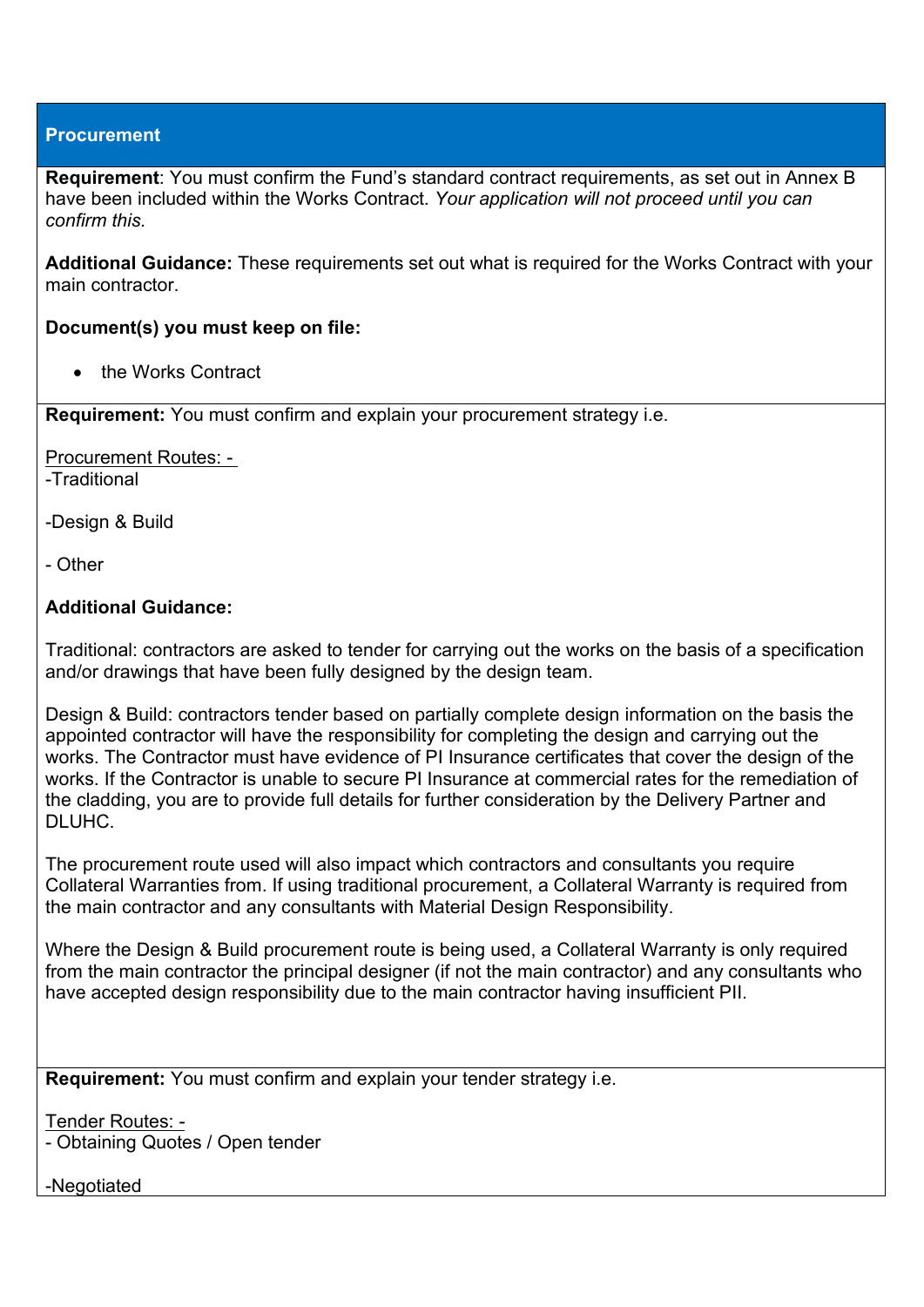## -Other

# **Additional Guidance:**

Obtaining Quotes / Open tender: quotations and proposals are sought from numerous contractors, and one is selected on the basis of quality, competence, experience, and cost.

Negotiated: a single contractor is approached to conduct the Works and costs are negotiated. Unless there are exceptional circumstances individual to the project which justify a non-competitive process, the default expectation under the fund is that applicants follow a competitive and industry-standard process to appoint a contractor to ensure value for money.

# **Contract Execution**

**Requirement:** You must upload the completed full works and costs spreadsheet we provide to calculate your total project costs. The contents of the spreadsheet will be similar to the template provided in Annex D. *Your application will not proceed until this has been uploaded.*

**Additional Guidance:** You must ensure that this includes an appropriate contingency amount as part of your contract sum with your main contractor

### **Document(s) you must upload:**

• The completed Full Works and Costs spreadsheet

**Requirement:** We require you to confirm the value of the total eligible costs and that this is based on a tender price. *Your application will not proceed until this has been provided.*

**Question:** You must confirm that a 'competent professional' agrees and has signed off that the contract sum represents a reasonable sum for the Works cost given current market conditions, taking into account any qualifications or exclusions, and that evidence of this is available on request. *Your application will not proceed until you can confirm this.*

**Additional Guidance:** Contract sum means total Works cost split between ineligible and eligible costs. The reasonable sum should represent the market price.

This confirmation and certification must be from the project cost consultant or quantity surveyor with similar experience who will be in a position to compare the contract sum against your pre-tender estimates. They should use their professional experience to take into consideration the prevailing market conditions.

# **Document(s) you must keep on file:**

• Confirmation by a competent professional, which may take the form of a tender report or tender recommendation

**Requirement:** You must confirm that a 'competent professional' agrees and has signed off that the split of costs between eligible and ineligible costs are accurate and that the breakdown is accurate, and the totals are correct, and evidence of this is available on request. *Your application will not proceed until you can confirm this.*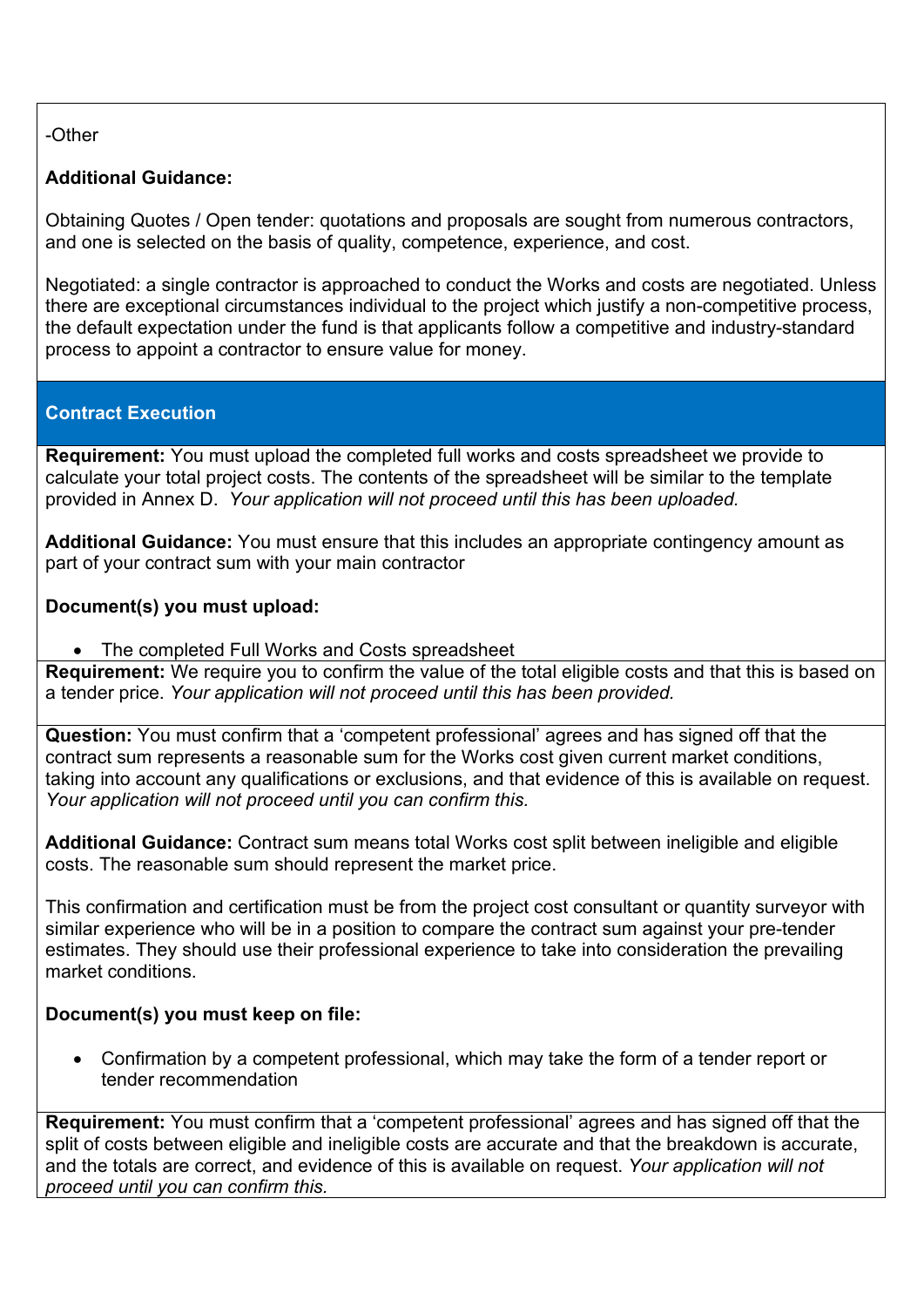**Additional Guidance:** This sign-off must consider the breakdown between eligible and ineligible costs as described in this application guidance. If the competent professional or you are uncertain about whether some costs are eligible, you should ask your Delivery Partner. This confirmation and certification must be provided by the project cost consultant or quantity surveyor with suitable project experience. You should note that DLUHC requires a Duty of Care Deed from your cost consultant or Quantity Surveyor.

### **Document(s) you must keep on file:**

• Confirmation by the competent professional, which may take the form of a tender report or tender recommendation.

**Requirement:** You must confirm that a 'competent professional' agrees and has signed off that the Works programme has been reviewed and is considered a reasonable estimate of time for the Works, and that evidence of this is available on request. *Your application will not proceed until you can confirm this.*

**Additional Guidance:** This confirmation and certification must be provided by the Project Manager, who will be able to review the plan for the remediation works, and the durations against their pretender estimates, available benchmarks and to use their professional experience to advise on whether the timescales are reasonable for the works proposed.

#### **Document(s) you must keep on file:**

• Confirmation written by the competent professional

**Requirement:** You must confirm if the Works Contract will require any design to be carried out by the contractor (Contractor's Design Portion). *Your application will not proceed until you can confirm this.*

**Additional Guidance:** Contractor Design Portion is an agreement for the contractor to design specific parts of the works. The contractor may in turn sub-contract this design work to specialist sub-contractors.

**Requirement**: You must confirm that the Design Manager, if separate from consultant, agrees that any Contractor's Design Portion elements are suitable and sufficient in order to complete the design development in accordance with the Fund requirements, and that evidence of this is available on request. *Your application will not proceed until you can confirm this.*

**Additional guidance:** The lead designer (sometimes referred to as the design coordinator), directs and co-ordinates other designers in the consultant team as well as any specialist designers that are appointed. If you do not have a lead designer, then you must confirm the same for the competent professional undertaking similar activities to a lead designer and indicate who this is doing this role.

### **Document(s) you must keep on file:**

• Confirmation by the lead designer or other appropriate consultant

At this stage, you will also be required to submit the Economic Actor schedule and any subsidy control declarations obtained.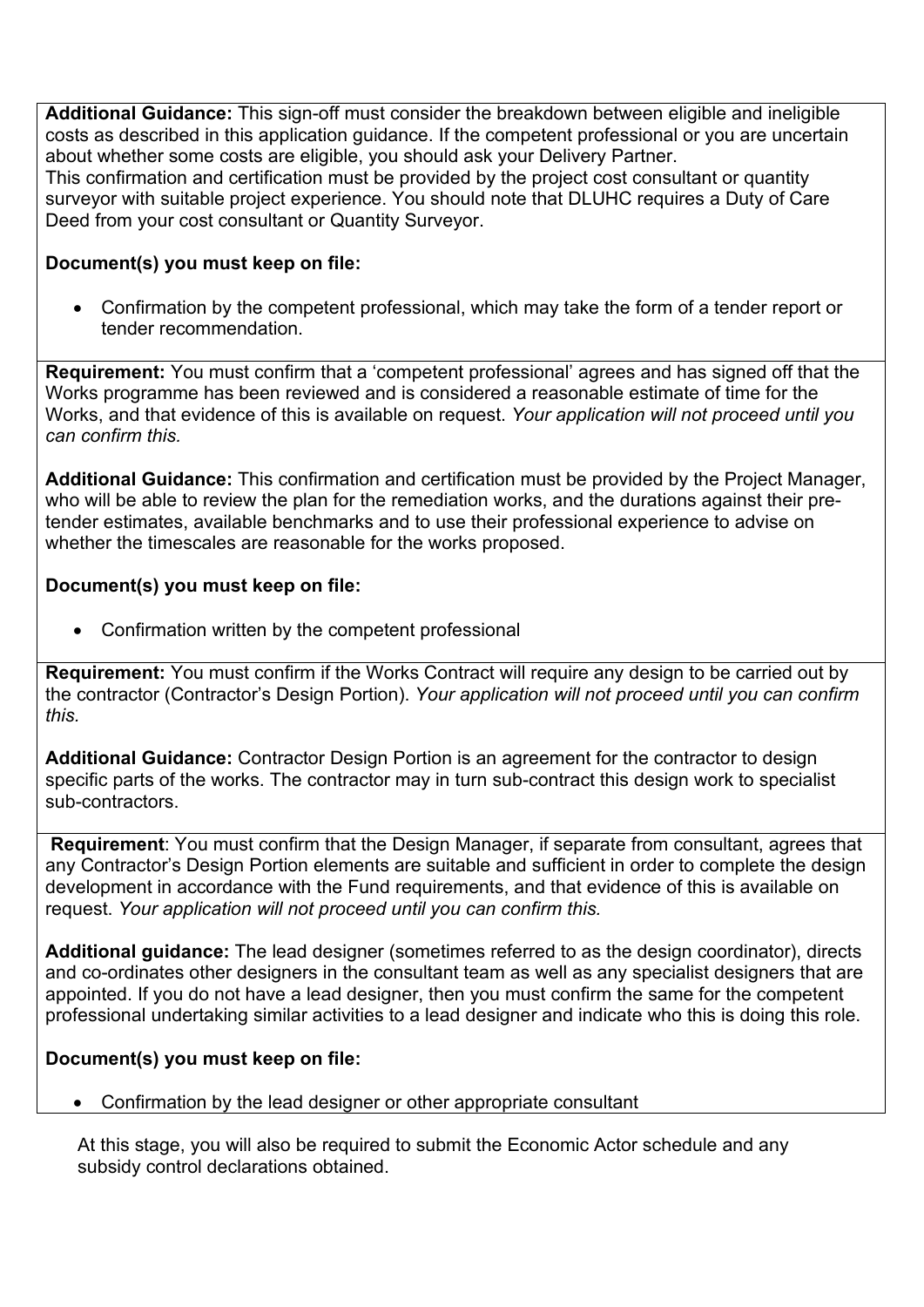Once you have submitted your application, we will work with you to resolve any issues, including any areas where you are unable to self-certify compliance with the fund requirements. Following this, it is your responsibility to self-certify compliance and provide the required information as soon as possible.

#### **Assess eligible full works and costs**

Your application will be assessed based on the information you provide. We will compare submitted costs against our benchmark. If they are above the defined threshold of the benchmark, we will need to do further work and ask to follow up questions. It remains your responsibility to produce the required information as quickly as you can so we can progress your application.

### **Funding decision and grant funding agreement**

When a decision is made, we will write to you setting out our decision and next steps. You will need to complete and sign a Grant Funding Agreement including ancillary documents (standard form collateral warranties and a Duty of Care Deed from the cost consultant). You may submit a request to drawdown approved funds once the grant funding agreement is completed and all the relevant conditions have been met.

## <span id="page-28-0"></span>**Project Delivery**

Following award of funding and signing of the Grant Funding Agreement, we require you to enter into a Works contract with the main contractor. Arrangements where third parties who are not the applicant enter into a works contract on their behalf will only be accept in exceptional circumstances (e.g., where two different entities are responsible for works to different parts of the building), and we may require additional documentation to be provided that deals with the use of any funding provided as between multiple entities and associated responsibilities. In particular, it will not be acceptable for one party to provide full consultancy services and act or appoint the main contractor without the applicant separately appointing an independent cost consultant to scrutinise the project and value of works completed. We have laid out in Annex B the Works contract requirements and other additional information you will need for your project.

### <span id="page-28-1"></span>**Monitoring**

You have an obligation to provide project management information at minimum on a monthly basis, as set out in Annex D. This information will be used to monitor progress and costs. We require you to provide it, at the latest, within 7 working days following the end of the previous month.

We will use this data to understand where projects are not proceeding according to plan and triage support to those projects who might need it, for instance where completion dates are slipping or where spend is falling behind that expected. This support could include Applicant (Client) Side Support to help progress projects. You retain responsibility and accountability for your project.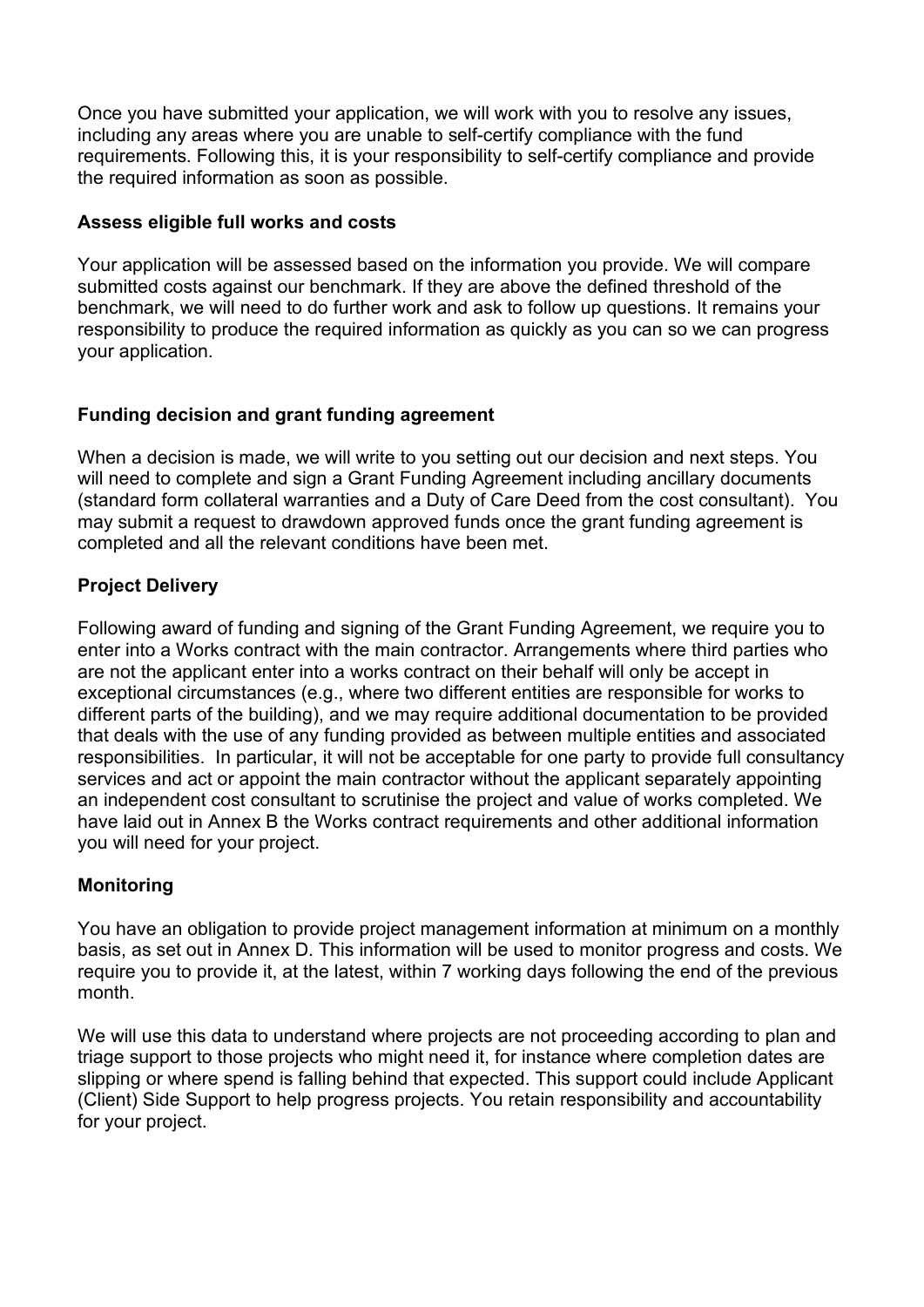## <span id="page-29-0"></span>**Variations**

You are required to manage the total eligible costs of your project within the grant awarded. We appreciate that circumstances could change. Costs may increase because of unforeseen overruns or variations to contract scope. You will need to submit an application for variations to maximum grant sums to the Delivery Partner. If a variation to the maximum grant sums is approved, DLUHC will confirm this in writing to the Applicant.

Due to the objectives of the Fund, variations in grant sums may be permitted for the following reasons:

- To comply with statutory requirements (e.g., building regulations, town planning, CDM regulations etc.).
- To replace qualifying unsafe non-ACM cladding from areas not previously identified.

If variations occur for any other reason, it is unlikely they relate directly to the objectives of the Fund and are unlikely to qualify for additional funding.

Construction contracts vary in the placement of liability in relation to variations. The cost variation will only be permitted if the liability for the variation is yours and not the Contractor's.

Consultants, such as designers, will have responsibilities under their professional appointments. If the additional project costs have arisen through inadequate performance of a consultant's duties under their appointment, then these sums may be recoverable through the relevant consultant or their Professional Indemnity Insurance (PII). In this instance additional grant sums will not be made available.

Within industry standard construction contracts, the party responsible for valuing variations will usually be named within the contract. In addition to the named party's contractual responsibilities, it is advisable that the same entity be responsible for submission of applications for variations in grant sums on your behalf as nominated representative.

The party responsible for submission of the application will need to provide details of the cost variations and how they have been calculated. Costs could be related to:

- **Professional fees:**
- Construction costs:
- Site setup and preliminaries; or
- A combination of the above.

In all cases where cost variations are being sought, you will need to retain information to evidence that the cost variations only relate to the works permitted for grant funding and / or works required to facilitate the same. This should be available on request.

We will rely on your cost consultant to undertake rigorous checks on all costs. The cost consultant should ensure sufficient information is retained to provide evidence to support the application. We will not ask to see this information at the point at which a variation is submitted but may do so in future. For these reasons, we will require your cost consultant (or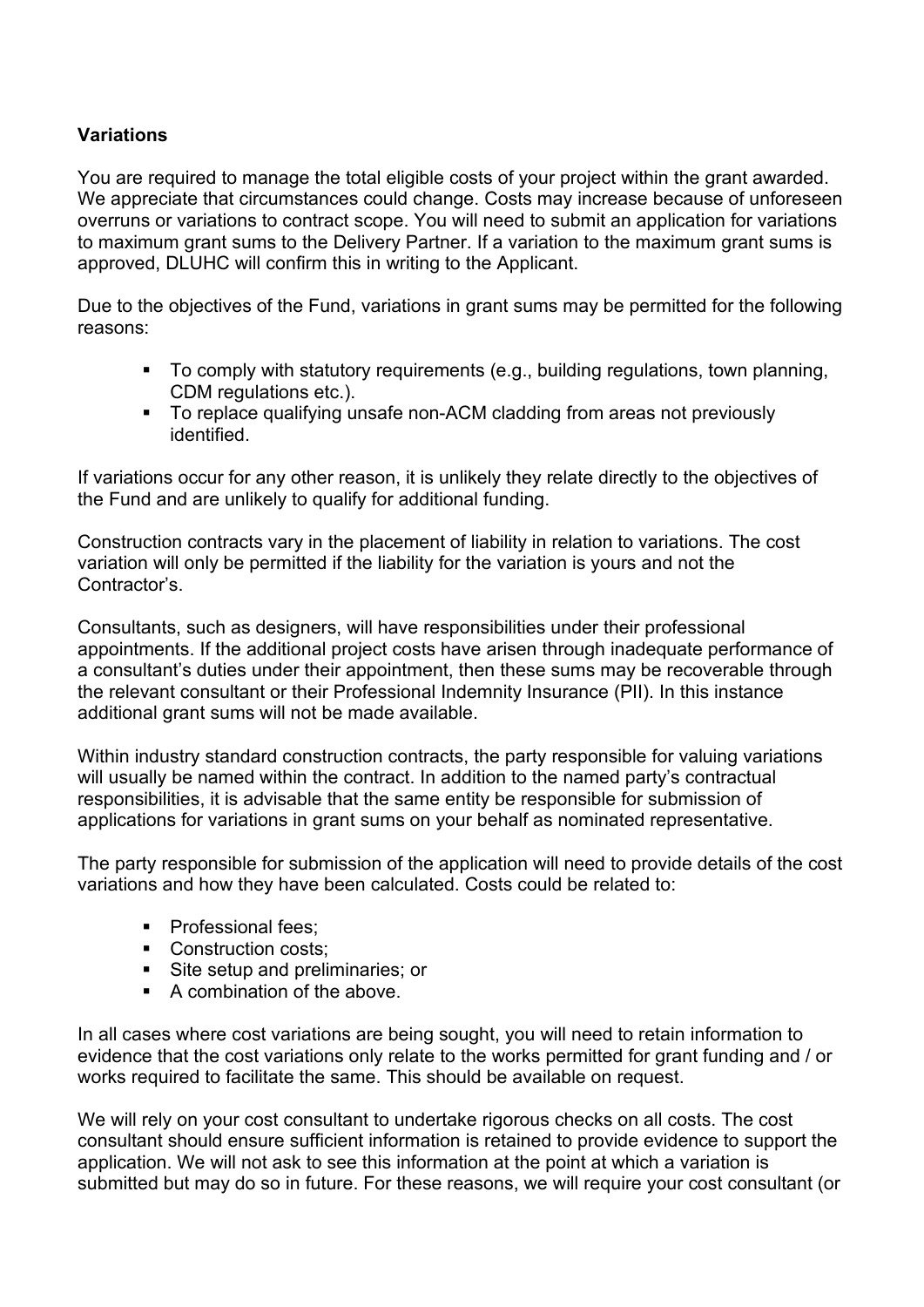quantity surveyor) to enter into a Duty of Care Deed with DLUHC.

You will be required to either provide or keep on file the description of works from a competent professional, explaining how the additional works have arisen, the extent and why they relate to the total eligible cost for the unsafe non-ACM remediation work. If required, you will be requested to provide any further information or documents.

As such you will be required to either provide or keep on record a cost report from a competent professional (such as a cost consultant), costing the works, including a breakdown of the additional funding request relating to the total eligible costs of unsafe non-ACM remediation works.

We have outlined in Annex D questions relating to variations. Further details of the cost variations process will be provided by the Delivery Partners in the application portal User Guides.

If further assistance is required, Delivery Partners will work with you to access the Applicant (Client) Side Support to help with your project. As a government department that gives out public funds, we are mandated to manage these funds and services prudently, hence there may be a need to provide project level advice to help a building owner get their project back on track.

A similar subsidy assessment procedure will be carried out by our legal advisors in relation in relation to any new Economic Actor leaseholders revealed by any replacement or substitute Economic Actor Schedule supplied by the Applicant, both in relation to continuing leaseholders and any new leaseholders identified following turnover of units in the Building, with the intention that any allocation of funding to an Economic Actor should be limited to no more than the sterling equivalent of 325,000 Special Drawing Rights.

### <span id="page-30-0"></span>**Practical completion**

At the point of practical completion for your project, you will provide evidence of sign off from your competent professionals and building control. Delivery Partners may engage their cost consultants to work with you when settling final accounts. Annex C lists some of the documents we require you to ensure your competent professional provides to you at practical completion. These should be available on request.

Where Delivery Partners encounter complexities in settling final accounts at practical completion, they will seek direction from DLUHC's funding approval board.

### <span id="page-30-1"></span>**Open book access**

The BSF processes follow the Government's approach to open book contract management. These help DLUHC maintain a clear line of sight between the cost requirements for eligible works compared to the DLUHC funds granted. A low cost, minimal open-book approach is applied, which provides us with assurance that value for money is being achieved, as required by Managing Public Money for Government grant schemes.

As such you will need to upload and submit the relevant supporting documents, we have requested to the online application portal. We require you to keep on record any other documents that you have confirmed you have obtained so they are available when